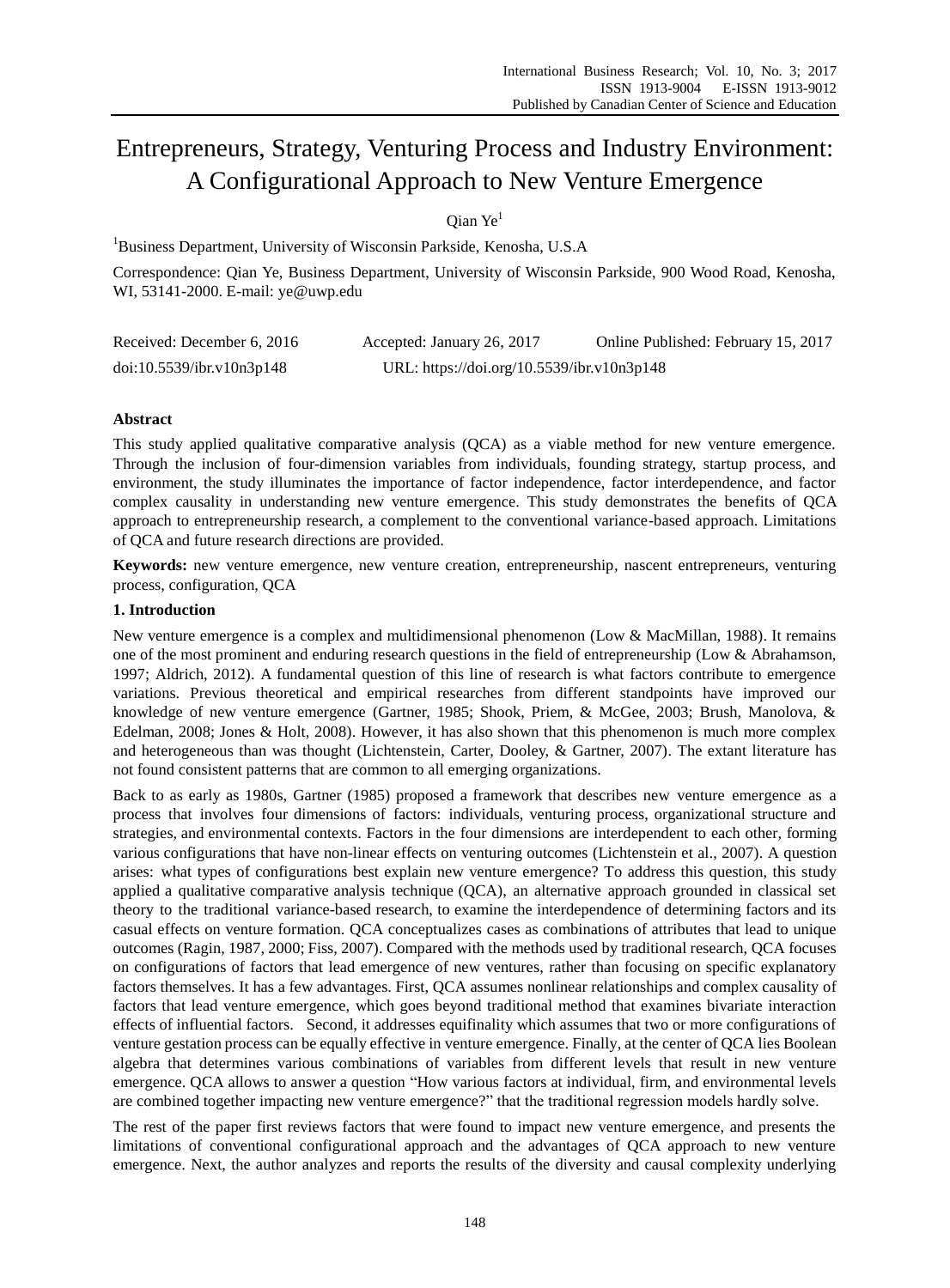venture formation, using a sample of nascent entrepreneurs from the Panel Study of Entrepreneurial Dynamics (PSED). Discussion and conclusion are included in the end.

## **2. Literature Review and Theoretical Framework**

#### *2.1 Toward a Configurational Theory of New Venture Emergence*

New venture emergence is a complicated and dynamic phenomenon that involves numerous preparatory activities and decisions. Gartner (1985) outlined a four-dimensional framework that includes individual characteristics, venturing activities, strategy, and environments. A new venture, as an organizational entity, evolves overtime rather than being produced instantaneously. The startup process begins with a set of actions taken by nascent entrepreneurs, and ends with an independent entity established. During this process, individuals identify and refine business ideas, seek out resources, pursue specific strategies, and make the first entry into the marketplace. The emergence of new venture is a person-environment interactions (Korunka, Frank, Lueger, & Mugler, 2003; Chuang, Hsu, Wang, & Judge, 2015; Aragon-Mendoza, Raposo, & Roig-Dobón, 2016). Entrepreneurs and their expertise are key elements to venturing outcomes. Specific types of events, or organizing activities occur in a temporally complex and nonlinear manner (Lichtenstein et al., 2007), and they are rooted within a context of its environment (Gartner, 1985). Thus, examining unidimensional and a single aspect of new venture emergence only palpates different parts of the elephant (Gartner, 1985). Without showing the complexity, heterogeneity, and multidimensional nature, it is not possible to provide a completed insight into the phenomenon.

The promising basis of multi-facet theory of new venture emergence could be found in the configuration approach that goes beyond the concepts of unidirectional causal relationships. Configurations is defined as "any multidimensional constellation of conceptually distinct characteristics that commonly occur together" (Meyer, Tsui, & Hinings, 1993:1175). Researchers advocate configurational approach as an important way to improve understanding and theory building ( i.e., Doty & Glick, 1994). In essence, a configurational approach suggests that venture emergence is best understood as clusters of interconnected behaviors, practices and contexts, rather than as various components loosely coupled. A configurational approach therefore takes a systematic and holistic view of the process, where patterns rather than individual independent variables are related to the outcome. The outcome of startup efforts of an emerging venture depend on the individual, structural, strategic, and contextual variables. There is a growing body of research has explored the mutual interdependent relationships of new venture emergence. For example, firm formation has been examined in the contingency of founder attributes (Phillips, Tracey, & Karra, 2013), startup activities (Gatewood, Shaver, & Gartner, 1995), founding strategies (Gartner, Starr, & Bhat, 1999), and environments (Gartner & Liao, 2012). However, only a few empirical studies have adopted a configurational approach to understand the "fit" among multiple contingent variables. For instance, using the configurational approach, Korunka et al. (2003) examined the personality of nascent entrepreneurs in the startup process. They revealed three configurations that are composed with different patterns of personality characteristics interpreted in the context of environment, resources, and startup process.

Drawing on Gartner's framework, in the following sessions, this paper discusses how new venture emergence evolves from person-process-firm-environment interactions, specifically, how new venture emergence is affected by individual's attributes, venturing activities, startup strategies, and environments. The mutual interdependent relationships of new venture emergence are shown in the diagram.



Figure 1. The process of new venture creation is rooted within its context of environment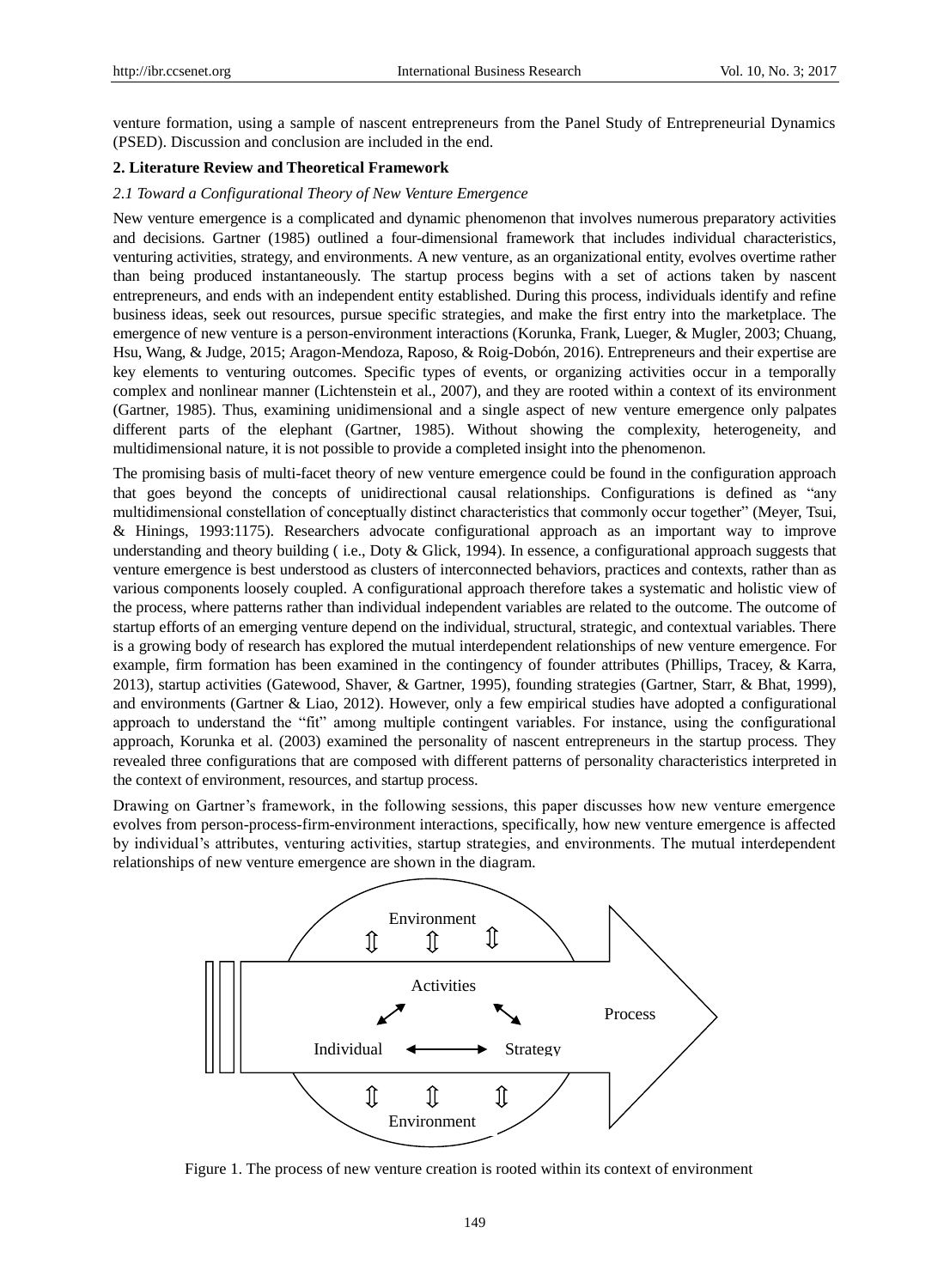# 2.1.1 The Individual Characteristics - Entrepreneurs (E)

It has been broadly accepted that entrepreneur is the core element for venture emergence. New venture is created by nascent entrepreneurs who have a set of particular characteristics. The extant literature provides a whole array of entrepreneurs' characteristics that matter for new venture emergence, among which three individual characteristics are mostly documented: personal experience (Gartner et al., 1999; Davidsson & Honig, 2003), family background of self-employment (Brüderl, Preisendörfe, & Ziegler, 1992), and the presence of entrepreneurial team (Klotz, Hmieleski, Bradley, & Busenitz, 2014).

Individuals are the central agent of new venture creation (Eckhardt & Shane, 2013). Entrepreneurs' prior knowledge and experiences are critical factors for venture emergence (Gruber, MacMillan, & Thompson, 2013). Some knowledge necessary to firm establishment generally is obtained from personal past experience. Founders with richer prior experience of startups are able to recognize attractive business opportunities, and have greater knowledge of successfully setting up a business (Brüderl et al., 1992). A broad set of skills and expertise exhibited by nascent entrepreneurs has been found to be positively related to success startups (Van de Ven, Hudson, & Schroeder, 1984). Carter et al. (1997) found that experience of starting other businesses, industry experience, starting a business with partners, and having employees all significantly decrease the odds of discontinuance of venturing.

Entrepreneur's family background is also an important determinant for new venture emergence. People create their own business might have obtained necessary knowledge and skills from role models of their self-employed parents (Brüderl et al., 1992). Research also suggests that people grow up in these families perceive entrepreneurship as more viable career than those do not have such family backgrounds (Shapero & Giglierano, 1982). In addition, individuals who come from families with self-owned businesses background have higher social capital and stronger bonding ties that assist information transfer and knowledge accumulation, therefore these people are more likely to discover opportunities than those do not (Davidsson & Honig, 2003).

Entrepreneurial team is another important factor that determines the success of venture formation (Klotz et al., 2014). When individual entrepreneurs form a team, they bring various knowledge, skills, and competencies therefore the team has advantages of gathering information required for business venturing (Cooper & Daily, 1997). Entrepreneurial teams verify the validity of business ideas better (Cooper & Daily, 1998), and have more completed knowledge than their solo counterparts (Forbes, Borchert, Zellmer-Bruhn, & Sapienza, 2006).

Drawing on the above evidence, it can reasonably assume that if an entrepreneur has rich startup experiences; or has grown up in a family whose parents are self-employed; or starts a venture with other people, he/she should be more successful in venture creation than those do not. However, current empirical studies do not provided conclusive findings. For example, specific entrepreneurial experiences are found to be related to both venture performance and survival in some studies ( i.e. Gimeno, Folta, Cooper, & Woo, 1997), but not in others (Brüderl et al., 1992; Davidsson & Honig, 2003; Haber & Reichel, 2007). The inconsistent results may due to the fact that there is no fixed rules that skills and knowledge gained from prior experience or observed others during growing up period will be definitely transferred into subsequent founding process (Alsos & Kolvereid, 1998). The lessons learned by individual entrepreneurs are highly contextual dependent. The learning capacities of entrepreneurs and their abilities to involve themselves in the changing circumstances are also various across individuals (Cope, 2005). Entrepreneurs either learn from their past experience or do not. In addition, it is possible that the knowledge and skills obtained from past startup experiences will hinder the success of establishing a new organizational entity if competitive dynamics of an industry have changed but these changes are not recognized (Starr & Bygrave, 1991).

# 2.1.2 The Venturing Activities - Processes (P)

What entrepreneurs do in the venturing process is another critical determinant of venture emergence (Carter, Gartner, & Reynolds, 1996). Venturing activities include obtaining resources, developing new products, seeking funding, doing sales and hiring employees etc. The extant literature suggests significant variations exist in the number of activities reported, the sequence of activities, and the amount of time between activity events in the dynamic and complex venturing process (Reynolds & Miller, 1992). The rate of organizing, concentration, and timing have direct impacts on new venture emergence (Lichtenstein et al., 2007). Not all startup activities are needed for the entrepreneurs or founding teams. For example, if an entrepreneur has inherited money, there is no need to seek external financial support. The patterns of startup activities also vary due to individual demographic, cognitive, or psychological attributes. Entrepreneurs have limited cognitive capabilities and may not possibly engage in all startup activities simultaneously. They have to make intentional choices to reach maximum utilization of limited resources. As a result, there may be a high degree of variation in terms of which activities they undertake first and which later. In addition, the ability to undertake certain activities depends on the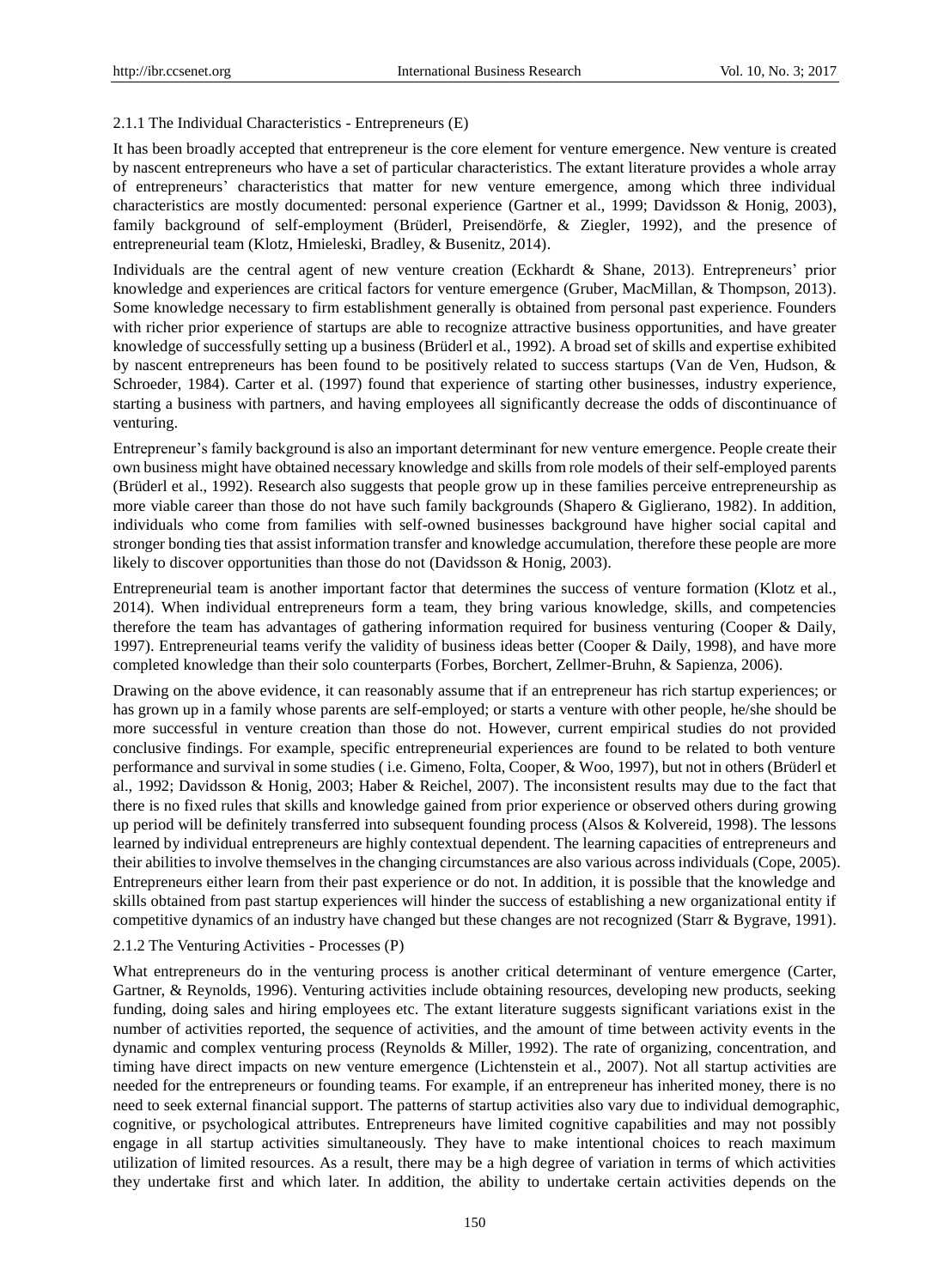completion of other activities. For instance, a contract with a major customer would enable an entrepreneur to secure a capital infusion from venture capitalists. Venkataraman et al (1990) referred it as a leveraging strategy in which a set of transactions (activities) of the firm are tightly coupled. The completion of one activity event triggers the occurrence of others, like a domino effect. Finally, startup activities differ in their relative importance, depending on the stage of venture development. Some activities are more important at early stages and others are more important at later stages. Previous research has provided empirical evidence for the contextual and individual dependent relationships of new venture creation. For example, Dean and Meyer (1996) found that new venture formation vary according to industry dynamics. Liao and Gartner (2006) suggest that the likelihood of venture persistence increased when nascent entrepreneurs engaged in planning early in the sequence of start-up activities, especially under perceived uncertain financial and competitive environments. The specific organizing activities carried out during the venture gestation process differ among novice, serial, and parallel business founders (Alsos & Kolvereid, 1998).

Thus, it is expected that the activity pattern of entrepreneurs engage in the firm gestation process is highly contextual and individual dependent. Not all potential startup activities need to be initiated or will be initiated; the time to complete the process will vary; the links between activities will be divergent; and the sequencing patterns of these activities will also differ.

2.1.3 The Nascent Firm – Founding Strategy (S)

Entrepreneurs pursue diverse founding strategies that determine new venture emergence. Researchers have used "generalist" (r-strategists) and "specialist" (k-strategists) strategies as the classification scheme for new ventures (Hannan and Freeman, 1977). The generalists offer a wide array of products or services that are aiming at a broad range of customers, whereas the specialists focus on a niche market to avoid direct competition with large and more established firms. However, whether a generalist or specialists strategy leads to a better chance of new venture survival is still an open question (i.e., Romanelli, 1989; Carter, Williams, & Reynolds, 1997).

Another dimension of founding strategies is market aggressiveness, which is defined as "the depth and rapidity of resource-acquiring activities in either broad or narrow market domains" (Romanelli, 1989, p. 374). Aggressive firms seek to acquire and control as many resources as possible, and as quickly as possible. By contrast, efficient firms seek to protect an established position by using scarce organizational resources. Therefore, it is generally expected that aggressive firms have a higher likelihood of surviving in early years of business development than efficient firms. However, this is not always the case. Li (2001) uses data from 184 ventures in China's high technology industries and found that new venture strategies play differential roles in dealing with different environmental dimensions, thereby affecting performance differently. New ventures are proactive in benign environments, while they become reactive in hostile environments, and the effects of specific founding strategies are environmental dependent.

### 2.1.4 The Contexts - Environment (E)

There has been a long-standing argument about the relative importance of environmental determinism and market conditions at the time of founding as explanations of organizational survival and failure (Hannan & Carroll, 1992). It is intuitive to think that attractive industries (i.e., growing industries) should make survival easier and therefore have low failure rates. More specifically, Low and Abrahamson (1997) suggested that organizations' operations in growing industries are being viewed as more legitimate than other nascent organizations, therefore, these organizations are more likely to survive.

Competitive concentration, which is calculated as percentage of sales, plant capacity, and distribution channels controlled by the largest four or eight competitors, is related to firm's ability to acquire or increase control of available resources in the industry. Thus, increasing competitive concentration should indicate increased difficulties for young and small firms in acquiring resources and subsequently lead to high failure rates. In support, Dean and Meyer (1996) found that the creation of new ventures are positively related to industry dynamism variables.

Overall, new venture emergence is a context-dependent social process. A new venture formation is rooted within a given context of its environment. Entrepreneurship researchers should pay sufficient attention to the context in which new business are started. Identified factors that lead to entrepreneurial success in one context may lead to failure in another. This is because entrepreneurs undertake specific activities and pursue particular founding strategies in organizing a new venture within its own context of environment. What works in one context for one person will not necessarily work in another. As a consequence, studies examining the independent effects of the factors at the individual, contextual, strategy and process level continue to yield inconclusive findings. It is highly plausible that the effects of variables from one level are to be moderated by variables from the other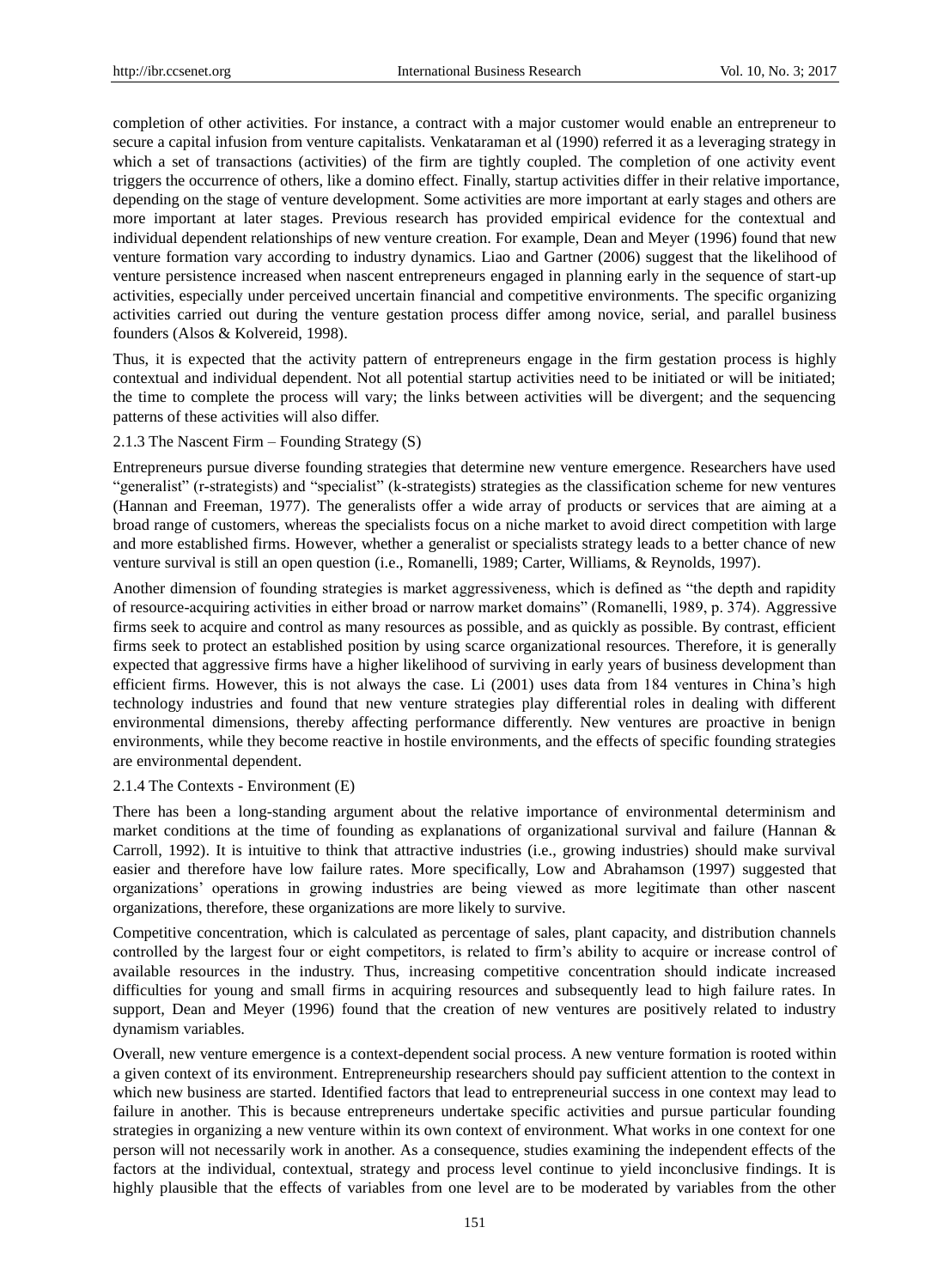category. For example, the effectiveness of venture gestation process may vary depending on the type of founding strategy and industry condition. Similarly, given different industry conditions, nascent entrepreneurs with different attributes may adopt different venture strategies and subsequently pursue different patterns in gestation process. We need to identify patterns of combinations of factors (configurations) determining new venture creation rather than focusing on specific explanatory factors themselves.

In the next section, the author discusses major drawbacks of conventional configurational approach, and then build a model that uses a qualitative comparative approach to examine the combinative effects of variables from these the above-mentioned four categories.

## **3. Qualitative Comparative Approach to Venture Emergence**

# *3.1 Conventional Configurational Approach in Methodology*

Because of the multi-dimensional nature of venture formation, the configurational approach is routinely used by researchers as a relevant methodology to study venture creation process. A configurational approach provides a useful insight into entrepreneurial behaviors, but the progress of empirical research remains limited because of using classic linear regression model to examine interaction effects. For example, both two-and three-way interactions, with a number of notable limitations, have been normally used to study configurations in entrepreneurship. Although interaction effect is aimed to overcome this limitation of linear regression model, this approach assumes that interaction effects are relevant for all cases under examination and there is an optimal combination among variables under investigation. This approach largely ignores the fact that different paths may result in the same outcome (Fiss, 2007). Furthermore, traditional approaches to configurational relationships have other drawbacks. First, it is extremely difficult to interpret results when interactions go beyond two-way effects (Fiss, 2007), which essentially limits the number of variables under consideration for configurations. Second, the stability of the results of interactions that involve three or more variables remains an open question (Van de Ven & Drazin, 1985). Third, the classic linear regression model focuses on the unique contribution of a variable and treats variables as competing alternatives in explaining variation in the outcome by holding other variables constant. It therefore emphasizes the independent, rather than interdependent effects. Fourth, conventional linear regression model shows the extent to which an individual variable is related to an outcome, but it does not take into account how all variables combine to create outcomes. Finally, traditional statistic methods use language to describe correlation between variables, thereby failing to account for necessary and sufficient conditions, the two basic concepts of identifying causal relationships (Fiss, 2007). The combinative impacts of all these factors may render the conventional configurational approach less effective, which calls for qualitative comparative approach to delineate the necessary conditions or configurations under which firm emergence may take place.

# *3.2 Qualitative Comparative Approach (QCA)*

Applying QCA approach has important methodological contributions to the extant empirical literature. A common characteristic in the extant empirical literature is that studies mainly focus on partial aspects of new venture emergence and only examine linear contingencies in a specific relationship. First, conceptually, most existing studies on new venture creation assume that new venture creation is a linear, unitary process, which begins with the recognition of a business opportunity and culminates with first sales and first hires. This linear model implies that an additive combination of events will lead to the creation of a new firm (Reynolds & Miller, 1992; Carter et al., 1996). However, new venture emergence has a strong nature of being context dependent, complex, and heterogeneous, which suggests that simple relationships may be inadequate to explain the whole phenomenon. Thus, multivariate approaches are needed to explore how nascent entrepreneurs, their startup activities and startup process, the competitive environment, and founding strategies combine together influencing the emergence of new ventures. Second, methodologically, most of, if not all, the previous empirical studies mainly relies on a variance-based correlational approach that focuses on the unique contribution of a particular variable by holding constant values of all other variables in the equation (Fiss, 2007). The widely used classical linear regression model treats all explanatory factors as competing in explaining variation of new venture emergence rather than examining effects of combinations. Although some studies have attempted to incorporate multiple contextual variables by employing two way or three interactions to identify configurations and their combinative effects (Dess, Lumpkin, & Covin, 1997), these approaches place an emphasis on the *unique* contribution of variance explained by each variable and assume an *optimal* configuration for venture creation.

Firm emergence could result from different combinations of causal conditions that constitute different factors. To address the limitations of conventional configuration approach, this study employs a qualitative comparative approach to analyze multiple configurations of entrepreneurial characteristics, founding conditions, startup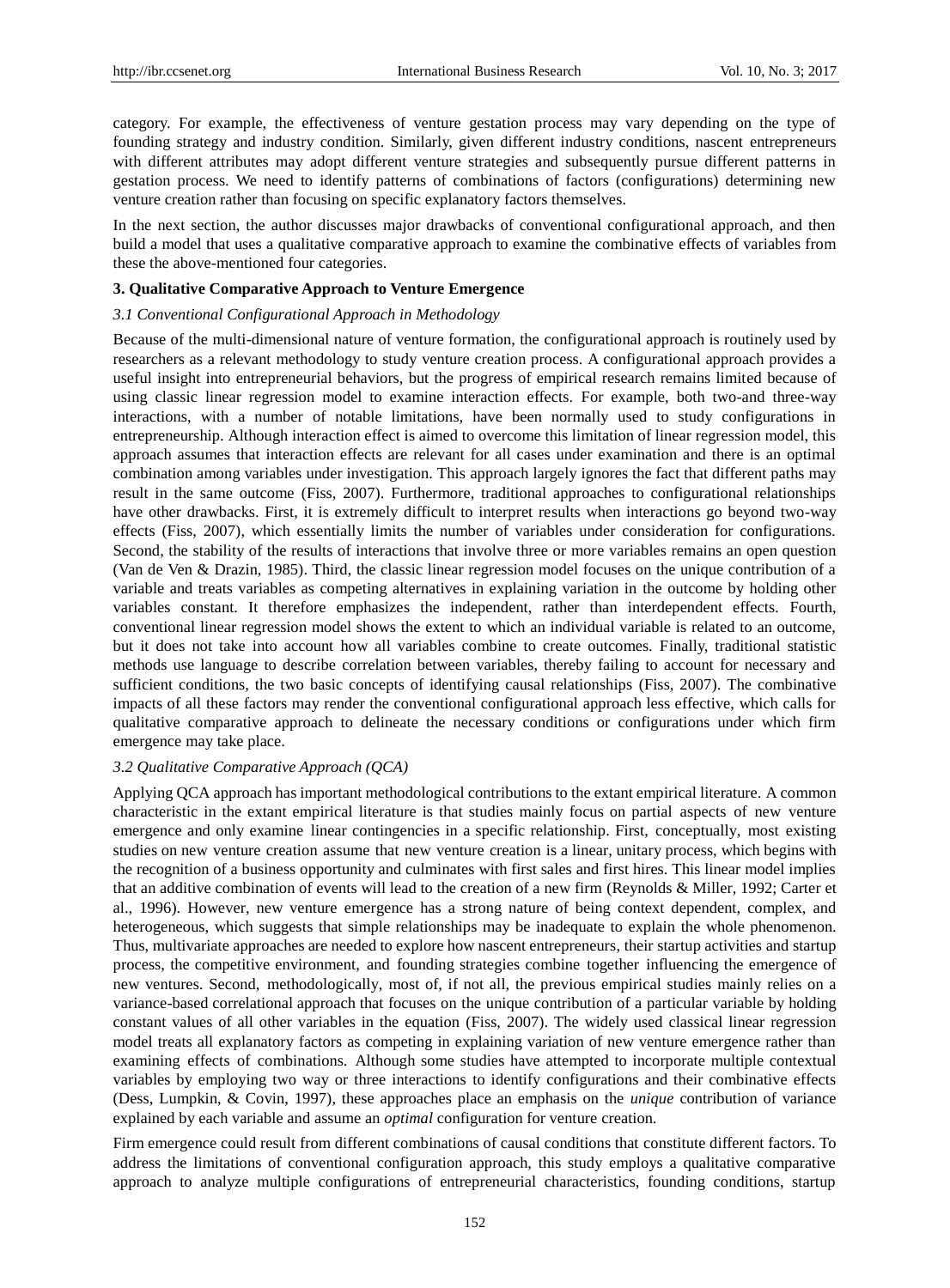strategies, and nascent behaviors. A QCA is uniquely suited to address theoretical arguments, given its advantages in analyzing complex combinations of causes in relation to a particular outcome. It has been widely used in the literature of political science and sociology (Amenta & Halfmann, 2000; Kvist, 2006), and management (Kogut, MacDuffie, & Ragin, 2004; Roscigno & Hodson, 2004; Kogut & Ragin, 2006).

A qualitative comparative approach considers all possible combinations of causal factors and specifies the configurations of variables that lead to unique outcomes (Ragin, 2000; Ragin, 2006). Compared with the conventional methods used by previous research, a QCA method has a number of significant advantages. Firstly, unlike a linear regression model, a QCA assumes nonlinear relationships and uses Boolean algebra to determine what combination of various variables resulting in firm emergence. Secondly, it stresses the concept of equifinality which assumes that two or more configurations can be equally effective in firm emergence. Equifinality refers to a situation in which the same final state can be achieved by a variety of different paths or from different initial conditions (Ragin, 2000). Put in another way, by centering on the concept of equifinality, QCA assumes that two or more configurations of variables can be equally effective in leading to venture emergence, rather than assumes only one optimal configuration exists. Finally, going beyond traditional two-or three-way interaction effects, a QCA approach can help researchers to identify necessary or sufficient conditions for venture gestation, therefore it enhances our capability of incorporating complex causal relationships into theory building (Fiss, 2007). Therefore QCA distinguishes itself from those conventional methods by emphasizing holisticity, casual complexity, and nonlinearity.

#### 3.3 Set Theory and Configurations of New Venture Emergence

Instead of using interaction effects, QCA is based upon classic set theory and uses Boolean algebra to determine what combinations of attributes lead to interested outcomes (Ragin, 2000). The basic idea of set theory is that relationships among different variables are often best understood as set membership (Fiss, 2007). In mathematics, set means a collection of entities, also called elements or members of the set (Zadeh, 1965). Set members can be anything including numbers, people, letters, other sets, and so on. Conventionally, sets are denoted with [capital](http://en.wikipedia.org/wiki/Capital_letters)  [letters.](http://en.wikipedia.org/wiki/Capital_letters) If set A and B are equal, it means that they have precisely the same members. If every members of set A is also a member of set Z, then A is said to be a subset of Z, (written  $A \subseteq Z$ ). If A is a subset of, but not equal to, set Z, then A is called a proper subset of Z (written  $A \subseteq Z$ ). Consider a simple case that set A is a member of the set Z (written  $A \subseteq Z$ , A is a subset of set Z). Let A be an entrepreneur who grows up in a self-employment family, and Z be the set of new ventures being successfully created. The statement that people who have self-employment parents tend to successfully create new ventures may be restated as these people form a subset of new venture creation.



A is a subset of Z

Figure 2. Set A is a subset of set Z

There are three basic set operations: intersection, union, and complementation. The intersection of two sets is the set containing members common to two sets, denoted by the symbol ∩. The union of two sets is the set containing all members belonging to either set or to both, denoted by the symbol ∪. Two sets can also be in complementation, denoted by B \A, (or B –A). It means all members of set B are not members of A. Now we consider a simple case again. There are many other characteristics may also result in new venture emergence. Consider another set B, a set of individuals with a high rate of startup activities in venture creation process also leads to new venture creation, making set B a subset of successfully created new ventures (written  $B \subset Z$ ). It is possible that subset A and B are non-overlap. The union of set A and B result in new venture creation, either set A or B or both implies Z: new venture creation. Thus, if  $A = \{1, 2, 3, 4\}$  and  $B = \{5, 6, 7\}$ , and Z displays when A ∪B={1, 2, 3, 4, 5, 6, 7}.It may be expressed in the following logic statement:

# $A+B\rightarrow Z$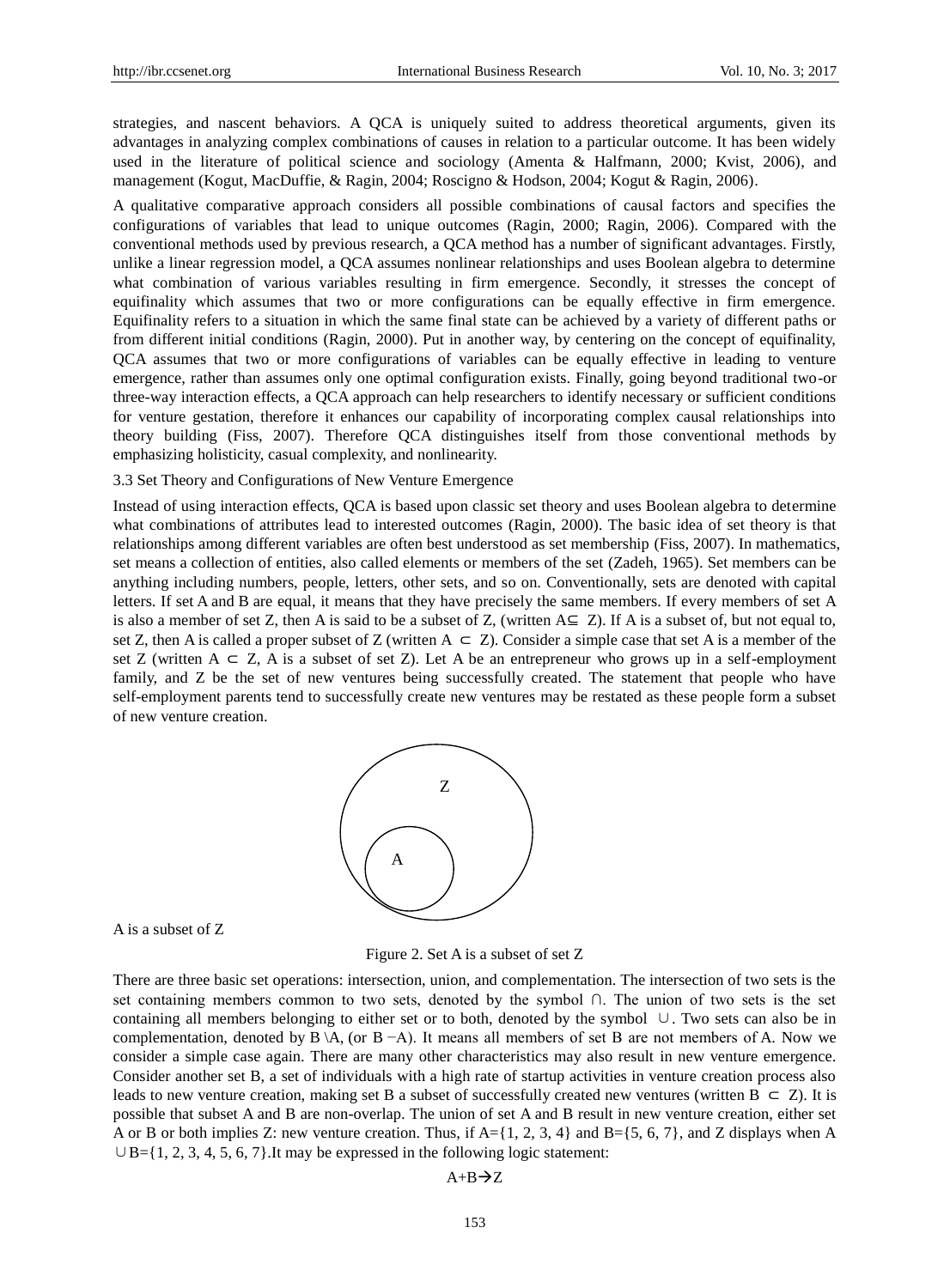Where "+" denotes a logical operator "*or*", and " $\rightarrow$ " denotes a logical implication, meaning "A or B implies Z". In the case of this study, it presents different ways of attaining successful new venture creation: having self-employment parents and engaging in high rate of startup activities.



Characteristic A, or B, or both A and B can result in outcome of Z.

Figure 3. The union of set A and B is subset of set Z

If Z displays when A∩B, it may be expressed in the following logic statement. The relationship is shown in a diagram in Figure 4:



Characteristic A and B result in outcome of Z

Figure 4. The intersection of set A and B is subset of Z

Now we consider a situation where new ventures (Z) are created by individuals having self-employment parents (A), engaging in high rate of startup activities (B), and under the condition of low competitive environment (C'). Thus, if A={1, 2, 3, 4}, B={5, 6, 7}, and C'={3, 4, 5, 6}, then  $A \cap C$ '={3, 4}, and  $B \cap C$ '={5, 6}, and Z displays when (A∩C') ∪ (B∩C') = {3, 4, 5, 6}. It may be expressed as following logic:

# $A \cdot \sim C + B \cdot \sim C \rightarrow Z$

Where "•" denotes a logical operator "and", while "~" denotes the logical "not". The above logical statement uses a formulation of a set theory to present a classic contingency hypotheses: H<sub>1</sub>: High competitive environment condition moderates the effects of having self-employment parents on new ventures creation; and H<sub>2</sub>: High competitive environment condition moderates the effects of engaging in high rate of startup activities on new ventures creation. Thus, the above Boolean statements summarize two contingency statements about the configurational relationships: individual attributes, environment, startup activities, and the outcome of new venture emergence.

Crisp sets are classical sets in set theory. In the crisp sets, all attributes are defined into dichotomous variables (membership versus nonmembership). Each variable only takes value of 1 or 0, indicating "in" or "out" the set. Classifications of membership in sets rely on the presence of attributes. If  $A = \{X_1,...,X_n\}$ , for each  $\mathcal{X} \in A$ , the crisp set can be denoted as  $A \rightarrow (Ragin, 2006)$ .

Crisp sets use Boolean algebra by reconstructing a raw data matrix as a truth table. A truth table treats each case as a combination of the variables chosen by the researcher as causes for a given outcome. Only cases with exactly the same configuration are considered to be the same type of cases. A truth table indicates the number of cases with one configuration and whether or not the outcome occurs along with that configuration. In a truth table, each combination of values on the independent variables is represented as one row. Each row is assigned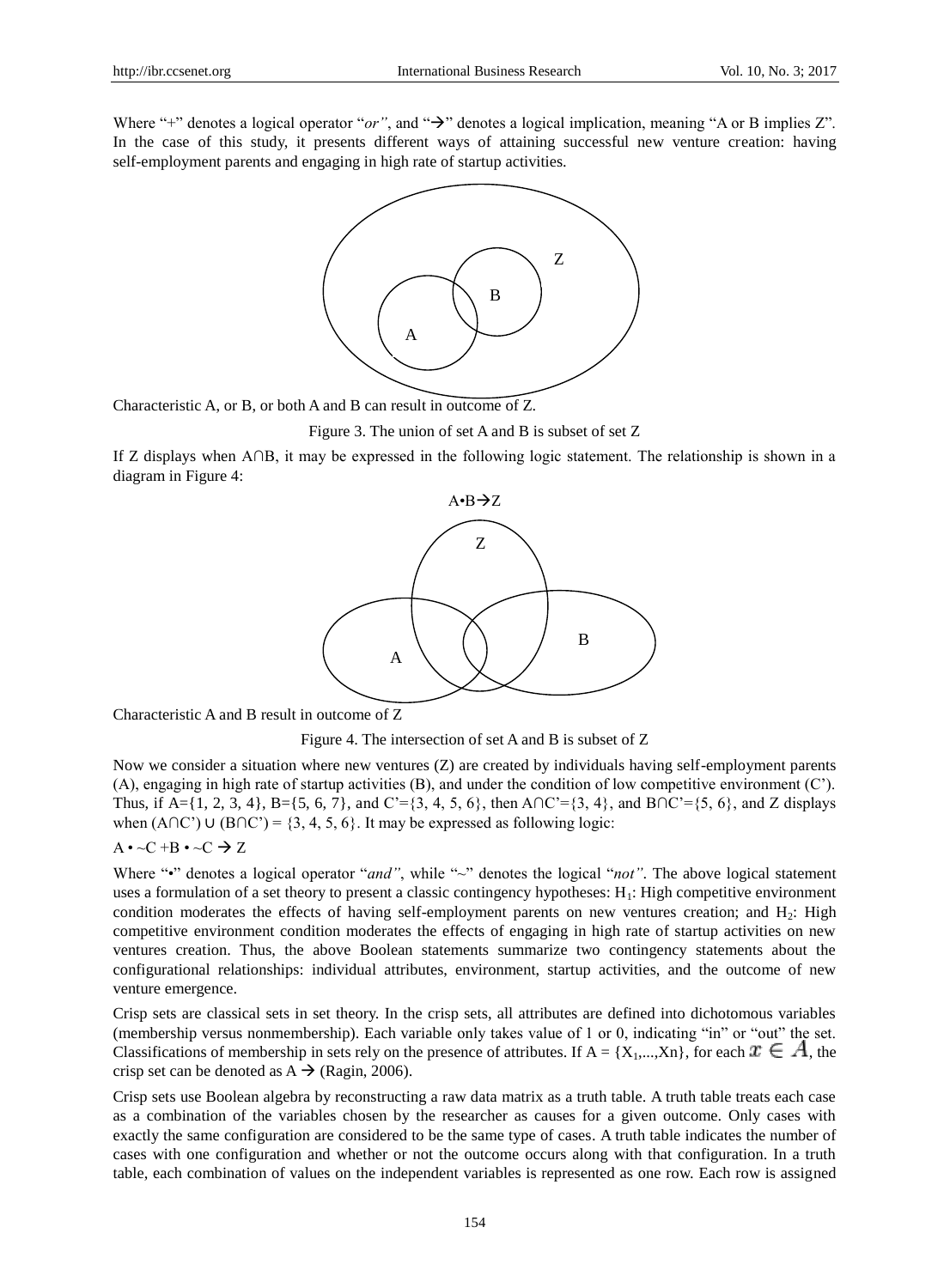an output value of the dependent variable (a score of 1 or 0) along with the number of cases that share such a combination of independent variables. From the truth table, we can get all possible configurations lead to new venture emergence.

# **4. Calibration of Variables into Property Space**

#### *4.1 Sampling*

Data for this study was obtained from the Panel Study of Entrepreneurial Dynamics (PSED). The PSED is a longitudinal data set of individuals in the process of starting businesses who were identified from a random digit dialing telephone survey of 64,622 adults in the United States (Reynolds & Curtin, 2004a). Details of the survey process and descriptions of specific items in the questionnaires used for the initial and follow-up interviews can be found in the *Handbook of Entrepreneurial Dynamics* (Gartner, et. al., 2004).

The author followed Reynolds (2007) to select cases into this study. First, retain cases that did not report going into business prior to the initial interview. Then retain cases with at least one follow-up interview; have three or more startup acts; have two startup acts occurred within a 12 month period; and did not report positive monthly cash flow two years prior to any other start-up event. Finally retain cases where initial act was reported less than ten years before the initial interview. This results in the inclusion of 638 nascent startup cases.

#### *4.2 Measures*

Independent variables were selected at the individual, industry, strategy and process levels that are mostly related to the theoretical concerns. These variables are also described in Table 1.

| <b>Variable</b>                  | <b>Definition</b>                                                                                              | Coding      | Mean | The number of firms  |
|----------------------------------|----------------------------------------------------------------------------------------------------------------|-------------|------|----------------------|
|                                  |                                                                                                                |             |      | without missing data |
| Firm emergence                   | Whether business is operating                                                                                  | $1 = yes$   |      | 215                  |
|                                  |                                                                                                                | $0 = no$    | .44  | 273                  |
| Venture gestation process        |                                                                                                                |             |      |                      |
| Concentration of startup         | High concentration: event-based pacing                                                                         |             |      |                      |
| activities                       | High degree to which organizing activities<br>are clustered.                                                   | $1 =$ high  |      | 232                  |
|                                  | Low concentration: time-based pacing, the<br>Activities are widely dispersed.                                  | $0 =$ low   | .48  | 256                  |
| Timing                           | Timing late: most of the startup activities<br>occur at late n gestation process                               | $1 =$ late  |      | 272                  |
|                                  | Timing early: most of the startup activities<br>occurs at the early stage of gestation process                 | $0 =$ early | .56  | 216                  |
| Rate of organizing               | High intensity: there are a greater number of<br>Activities accomplished for a given period<br>in time.        | $1 = high$  |      | 177                  |
|                                  | Low intensity: a smaller number of activities<br>accomplished for a given period in time.                      | $0=$ low    | .36  | 311                  |
| Venture gestation strategy       |                                                                                                                |             |      |                      |
| Strategic aggressiveness         | High: Intent to start a business that was much                                                                 |             |      |                      |
| of business                      | more likely to make a millionaire but had a much<br>higher chance of going bankrupt                            | $1 =$ high  |      | 82                   |
|                                  | Low: intent to start a business that would provide $0=$ low<br>a good living, but with little risk of failure, |             | .17  | 406                  |
|                                  | and little likelihood of making a millionaire                                                                  |             |      |                      |
| <b>Entrepreneur's attributes</b> |                                                                                                                |             |      |                      |
| <b>Owner Parents</b>             | Parents have worked for themselves or                                                                          | $0 = no$    | .50  | 244                  |
|                                  | run their own business.                                                                                        | $1 = yes$   |      | 244                  |
| Team                             | Venture gestation activities conducted by                                                                      | $0 = no$    | .52  | 232                  |
|                                  | multiple members rather than a single person.                                                                  | $1 = yes$   |      | 256                  |
| <b>Founding condition</b>        |                                                                                                                |             |      |                      |
| Degree of competition            | High degree of competition for new business                                                                    | $0 =$ low   | .69  | 153                  |
|                                  |                                                                                                                | $1 =$ high  |      | 335                  |

Table 1. Definitions, Coding , and Means for Variables (n=488)

*Firm emergence.* Firm emergence was measured by venture status variable by consolidating the four rounds of data collections, Q, R, S, T. Venture status is a self-reported categorical variable, indicating the status of start-up at the time of interviews. The start-up status of "an operating business" was coded as 1, indicating that firm has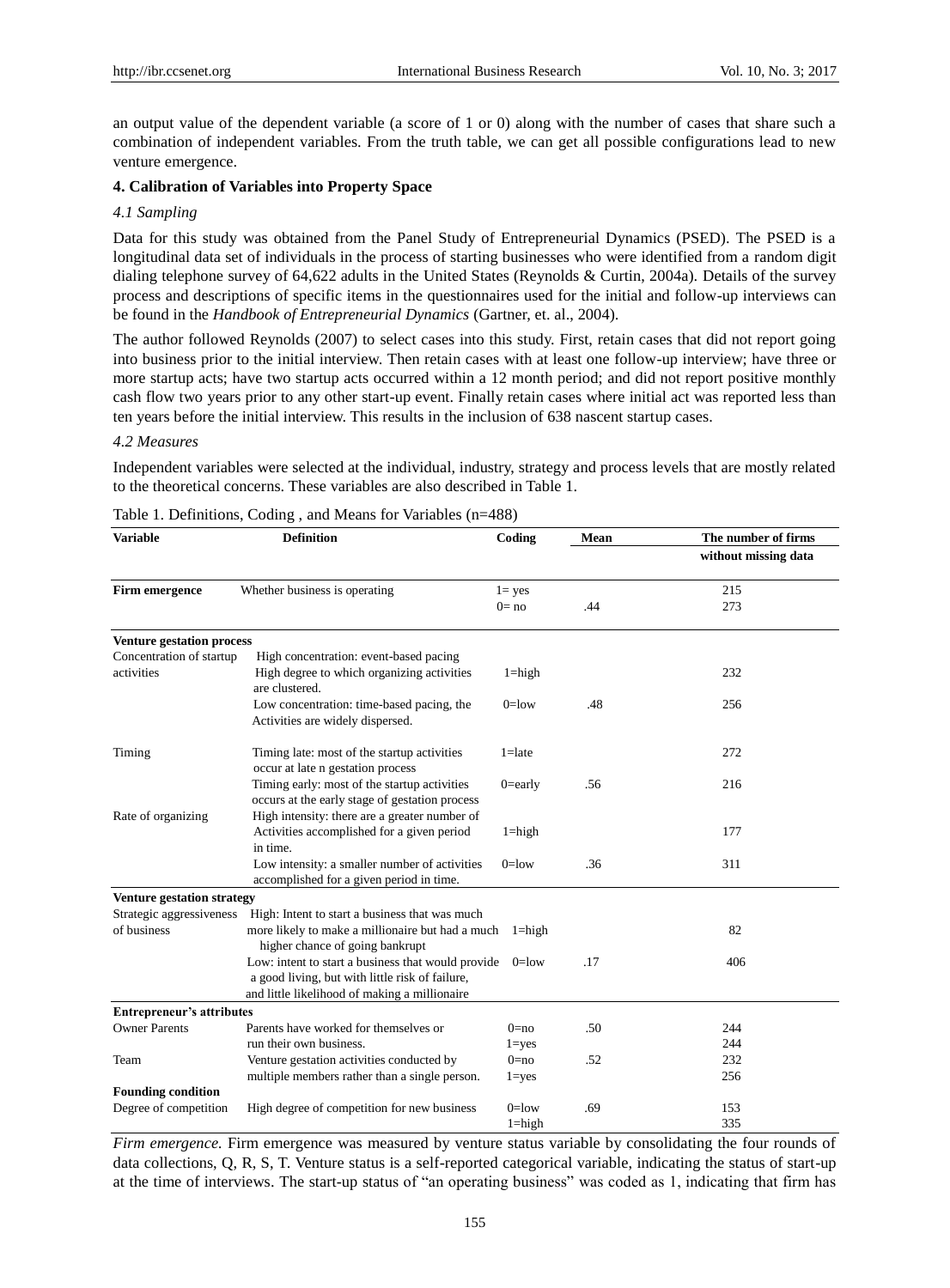emerged. The statuses of "still an active start-up, an inactive start-up, no longer being worked by anyone, or something else" are coded as 0, indicating that firm does not emerge. Since firm emergence could occur at any time during the four rounds of data collections, the author aggregated start-up activities in the four rounds into one firm emergence variable.

*Gestation Process*. The author followed the methodological approach of Van de Ven and Poole (1989) to code activity measures in the PSED. Eentrepreneur's chronological list of activity events was coded as dichotomous indicators. The PSED lists 26 startup behaviors with questions such as "Have marketing or promotional efforts been started?" If a nascent entrepreneur responded with a "Yes," follow-up questions were asked to document the specific month and year when the activity took place.

A dichotomous indicator was used, with "1" representing the presence and "0" the absence of certain informative features of the qualitative event in the venture creation process. For each event, there was a time stamp, including the year and month when the event occurred. For those who could not specifically remember the exact month of the event occurrence, the choices of spring, summer, winter, and fall were offered. And then recoded the season as: Winter equals "1;" Spring equals "4;" Summer equals "7;" and Fall equals "10."

The author followed a procedure by Reynolds and Miller (1992) to create a temporal sequence of events for each nascent entrepreneur. The time that elapsed from the first event to the last event was considered as the gestation period, regardless of the nature of the events. The time stamp for each event was calculated in the following steps: (1) The earliest year and the latest year among all the activities engaged in by an nascent entrepreneur in all four rounds (Q, R, S, T) of data collection were identified. This is viewed as the starting year of a venture gestation process of each nascent. (2) Converted the months and year for each event for all events across the Q, R, S, and T rounds. (3) If an event occurred in the follow-up interviews, the author kept the time and occurrence for the latest round. For example, if a nascent entrepreneur responded with a "Yes" to the question of "Have marketing or promotional efforts been started?" at Q round and S round, the author kept the time stamp of S round in the dataset. The final dataset has all the consolidated activities engaged in by each nascent entrepreneur coded in bitmap format, with the time stamp in the form of months.

The measurement of concentration, rate and timing is consistent with Lichtenstein et al. (2007). *Concentration* is measured by the degree to which organizing activities are clustered or spread in time. It is operationalized in terms of the variance of monthly activity time. The smaller the variance, the greater the degree of concentration, that is, activities are highly clustered. The larger the variance, the smaller the degree of concentration, that is, the activities are widely dispersed. Different from Lichtenstein et al. (2007), the author further transformed the variance measures in the following two ways: (1) as the variance for startup activities is large, do a log transformation; (2) to simply the interpretation of these scores, reverse code the log transformed variance by subtracting it from 5. Therefore, the greater the measure is, the greater the degree of concentration. Consistent with Crisp-set requirement, we recode "concentration" into  $0$  and  $1$  based on the mean, with  $0$  for "low concentration" meaning time-based pacing, and 1 for "high concentration" meaning event-based pacing. *Rate of organizing* is calculated by the total number of events divided by the duration of the gestation time which is the difference between the earliest time and the latest time, regardless of the nature of the event. A greater the rate of organizing will mean there are a greater number of activities accomplished for a given period of time. Similarly we recode "rate" into 0 and 1, with 0 for "low intensity" and 1 for "high intensity". *Timing* is measured by the average event time divided by the duration of gestation time. A value of timing closer to 0 means most of the startup activities occur at the early stage of gestation process, whereas a value of timing closer to 1 suggests that most of the startup activities occur at late in gestation process. Again, "timing" is recoded into 0 and 1, with 0 for "doer" (early timing – cent making) and 1 for "thinker" (late timing – sense making).

*Individual Attributes.* The author included two variables related nascent entrepreneur's demographic characteristics and human capital: owner parents (the parents of nascent entrepreneurs have worked for themselves or run their own business), and entrepreneurial team. Entrepreneurs' parents have self-employed or run their own business were coded 1, while others were coded 0. Entrepreneurial team sizes (the number of all owners) that were more than 1 were coded 1, while others were coded 0.

*Venture Strategy.* One of the most important measures of venture strategy is the measure of the degree of aggressiveness. Strategy literature provides important evidence of measuring strategic intent as a valid proxy measure of strategy. This intent-based measure is particularly salient at the nascent stage when intent would immediately drive the startup behaviors of a nascent entrepreneur. At PSED, each nascent entrepreneur was asked to choose the type of business they intend to start, with alpha for a business with little risk of failure and limited return, and beta for greater risk of failure and greater financial return. The first category is coded as 0 and the latter as 1.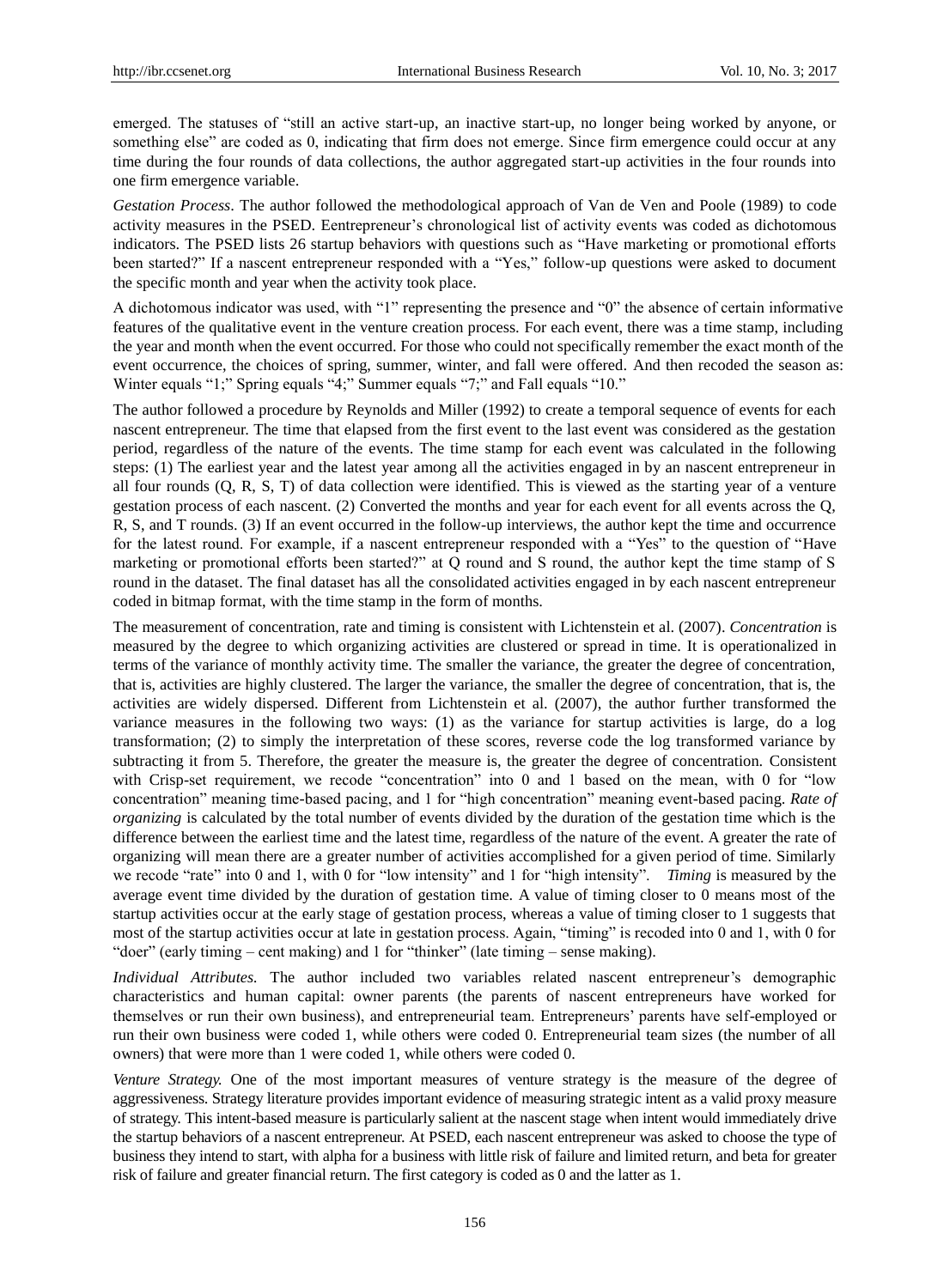*Industry Conditions*. One of most important industry conditions at the nascent stage is the degree of competition within the industry where a startup is taking place. At PSED, each nascent entrepreneur was asked to rank the degree of competition for new business with 0 for no competition, 1 for low competition, 2 for moderate and 3 for strong competition. Then the author recoded the first two categories as  $\theta$  for "low competition" and 1 for "high competition.

### **5. Evaluation of Calibrated Measures**

Crisp sets of QCA approach have two basic measures evaluating the quality of configurations: consistency and coverage. Consistency is the proportion of cases with a given combinations of attributes in displaying with the given outcome (Ragin, 2006). In our view, consistency measure in QCA is similar to the concept of reliability in traditional statistic measures. It indicates the extent to which an effect of a configuration identified on an outcome has been found to be duplicated among cases that share the same configuration. Coverage score assesses the degree to which a configuration of variables "accounts for" instances of an outcome. Since QCA focuses on the concept of equifinality, it assumes that various configurations are equally effective in creating an outcome of interest. When there are several paths to the same outcome, the coverage of any given causal combination may be small. Coverage indicates the empirical importance of a given path (configuration). Consistency and coverage can be expressed as the following formulas:

Let Li:  $Xi \rightarrow Zi$ ,  $i \in [1, n]$ where  $Xi = \{Ai, Bi, Ci...\}$ ,

Thus:

$$
Consistency = \frac{\{Li | \text{Xi} = 1 \text{ and } \text{Z}i = 1\}}{\{Li | \text{Xi} = 1\}}
$$
\n
$$
Coverage = \frac{\{Li | \text{Xi} = 1 \text{ and } \text{Z}i = 1\}}{\{Li | \text{Z}i = 1\}}
$$

where "L" denotes a list of configurations of characteristics that imply Z among n cases. "X" denotes i subsets of A, B, C displaying value of 1. Consistency is calculated by examining the percentage of cases displaying an outcome as well as sharing a same configuration of characteristics. Consider a simple example, let us assume the truth table shows three different configurations of the four individual (A), behavior (B), strategic (C), and environmental (D) characteristics that result in new venture emergence (Z). The configurations are listed below:

 $L_1$ : A• B

L<sub>2</sub>:  $A \cdot \sim B \cdot C$ 

L<sub>3</sub>: A• B• C•D

Thus, all combinations cause new venture emergence:  $L_1 + L_1 + L_1 \rightarrow Z$ . Let n=100 for configuration  $L_1$  that involves individual (A) and behavior (B) characteristics. If there are 85 out of 100 cases display Z, the consistency score of configuration  $L_1$  is as high as .85. Ragin (2006) suggests .75 as a cut-off value for a set-theoretic consistency, otherwise it is difficult to maintain that a subset relation exits (the relation between the configuration and an outcome).

Let the number of all cases displaying new venture creation are 1000, now there are 100 cases are identified for configuration  $L_1$ , then the coverage score of  $L_1$  is .10. If the coverage value for  $L_2$  is only .03, it indicates that the  $L_1$  is more empirically important than the configuration of  $L_2$ . In our view, coverage score is similar to the R-square measure in traditional statistic techniques.

It should be kept in mind that "coverage is distinct from consistency, and the two sometimes work against each other because high consistency may yield low coverage"(Ragin, 2006:9). A configuration of causes with perfect consistency is not compelling because it is too narrowly formulated to achieve a large coverage among cases. Therefore, there is always a trade-off between consistency and coverage.

## *5.1 Results*

QCA utilizes a Boolean algorithm to assess whether any causal combinations are sufficient to cause the outcome of interest. There are three fundamental operators and notations of Boolean algebra: logical *and* (symbolized by the operator ·), logical *or* (symbolized by the operator +), and logical *not* (symbolized by the operator ~). Logical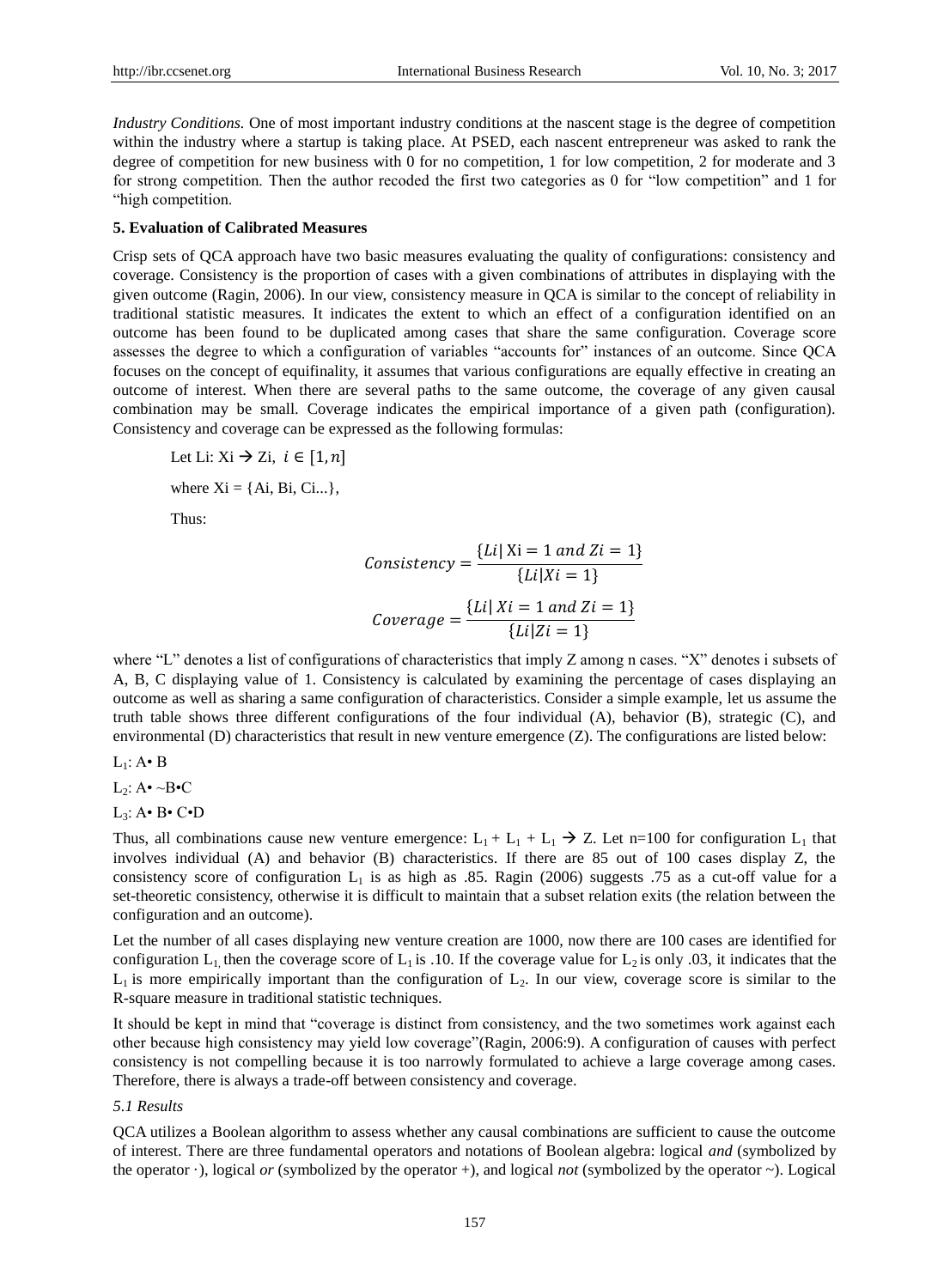*and* (), an operation commonly represents an interaction. It shows that a combination of causal attributes lead to an outcome. Logical *or* (+) represents the union of other logical sets of the causal attributes involved. It indicates that either one causal condition or another may lead to the same outcome. Logical *not* (Boolean Negation) presented in the equation represents nonmembership in a set of interest. It switches the membership scores from "1" to "0", and from "0" to "1". Combining these three Boolean operators enables researchers to examine complex causality underlying cases. In this study, instead of trying to isolate which individual, strategic, founding environmental, or founding process factors make the largest relative contribution to explaining the variance in new venture formation, QCA allows to examine which individual, strategic, environmental, and process attributes, and any and all combinations of configurations of these attributes, commonly occur across cases that have created new firms.

| Table 2. Configurations, Consistency, and Coverage Displayed in Intermediate Solution |  |  |  |
|---------------------------------------------------------------------------------------|--|--|--|
|                                                                                       |  |  |  |

| <b>Configurations</b>                                                 | <b>Unique Coverage</b> | <b>Consistency</b> |  |
|-----------------------------------------------------------------------|------------------------|--------------------|--|
| $\sim$ OWNP TEAM $\sim$ TIMING RATE CONC COMD +                       | .07                    | .71                |  |
| 2. OWNP ~TEAM ~TIMING ~RATE ~CONC ~COMD ·~ STRA +                     | .03                    | .78                |  |
| 3. $\sim$ OWNP TEAM TIMING $\sim$ RATE $\sim$ CONC $\sim$ COMD STRA + | .01                    | .75                |  |
| 4. OWNP $\sim$ TEAM $\sim$ TIMING $\sim$ RATE CONC COMD $\sim$ STRA   | $+.03$                 | .86                |  |
| 5. $\sim$ OWNP TEAM TIMING $\sim$ RATE CONC COMD $\sim$ STRA          | .02                    | .71                |  |
| <b>Solution Coverage:</b><br>.17                                      |                        |                    |  |
| Solution Consistency:<br>.75                                          |                        |                    |  |

*Note:* OWNP: Owner Parents; CONC: Concentration of Startup Activities; COMD: Degree of Competition; STRA: Strategic Aggressiveness

Table 2 reveals five combinations of individuals, founding environment, startup strategy and process on venture formation. The results show that the overall consistency of reported configurations is .75, suggesting that among those cases sharing these configurations there are 75% cases display venture emergence. The individual consistency of each configuration ranges from .71 to .86. The overall coverage is .17, indicating that the reported configurations account for 17% instances of venture emergence.

QCA employs the Boolean algorithm to reduce causal complexity to a minimal Boolean equation of the combinations of attributes. Boolean algorithm first establishes the number of logically possible groupings of attributes included in the study; incorporates all possible causal conditions; assesses the probabilistic sufficiency of each combination of attributes; then uses its containment rule to minimize the Boolean equation of all those combinations. Utilizing Boolean symbols, the results are represented as follows (where  $\rightarrow$  denotes Boolean implication):

| $\sim$ owner parents team $\sim$ $\sim$ timing rate concentration competition +                                           |
|---------------------------------------------------------------------------------------------------------------------------|
| owner parents $\cdot$ -team $\cdot$ -timing $\cdot$ -rate $\cdot$ -concentration $\cdot$ -competition $\cdot$ -strategy + |
| $\sim$ owner parents team timing $\sim$ rate $\sim$ concentration $\sim$ competition strategy +                           |
| owner parents $\sim$ team $\sim$ $\sim$ timing $\sim$ rate $\sim$ concentration $\sim$ competition $\sim$ strategy +      |
| $\sim$ owner parents team timing $\sim$ rate concentration competition $\sim$ strategy                                    |
|                                                                                                                           |

 $\rightarrow$  Firm emergence

All four categories of interested attributes display in every configuration above, illuminating that individual, strategic, environmental, and founding process attributes commonly occur across cases achieving venture creation. The above results also suggest that five categories of individual, strategic, founding environmental, and venture creation process attributes are usually sufficient for venture formation: "Each equation joined by the operator "· " represents a combination of attribute that is usually sufficient for venture emergence" (Greckhamer, Misangyi, Elms, & Lacey, 2007, p.717).

The operator "+" in the above equations also signifies that there are five alternative combinations of attributes that are sufficient for venture gestation. Each combination allows us to assess which causal factors are important to firm emergence. Recall that in these equations, the  $\sim$  denotes non-membership in a particular set and it switches the membership scores from "1" to "0", and from "0" to "1". ~owner parents illuminates "owner parents" is equal to 0: nascent entrepreneurs do not have parents who run their own business. ~team denotes that all startup activities are conducted by solo nascent entrepreneurs, rather than by a team. ~timing denotes that most of startup activities occur at the early stage of gestation process, while timing means most of startup activities occur at late in gestation process. ~rate suggests that there are a smaller number of organizing activities accomplished for a given period of time, while rate means a greater number of activities accomplished at a time.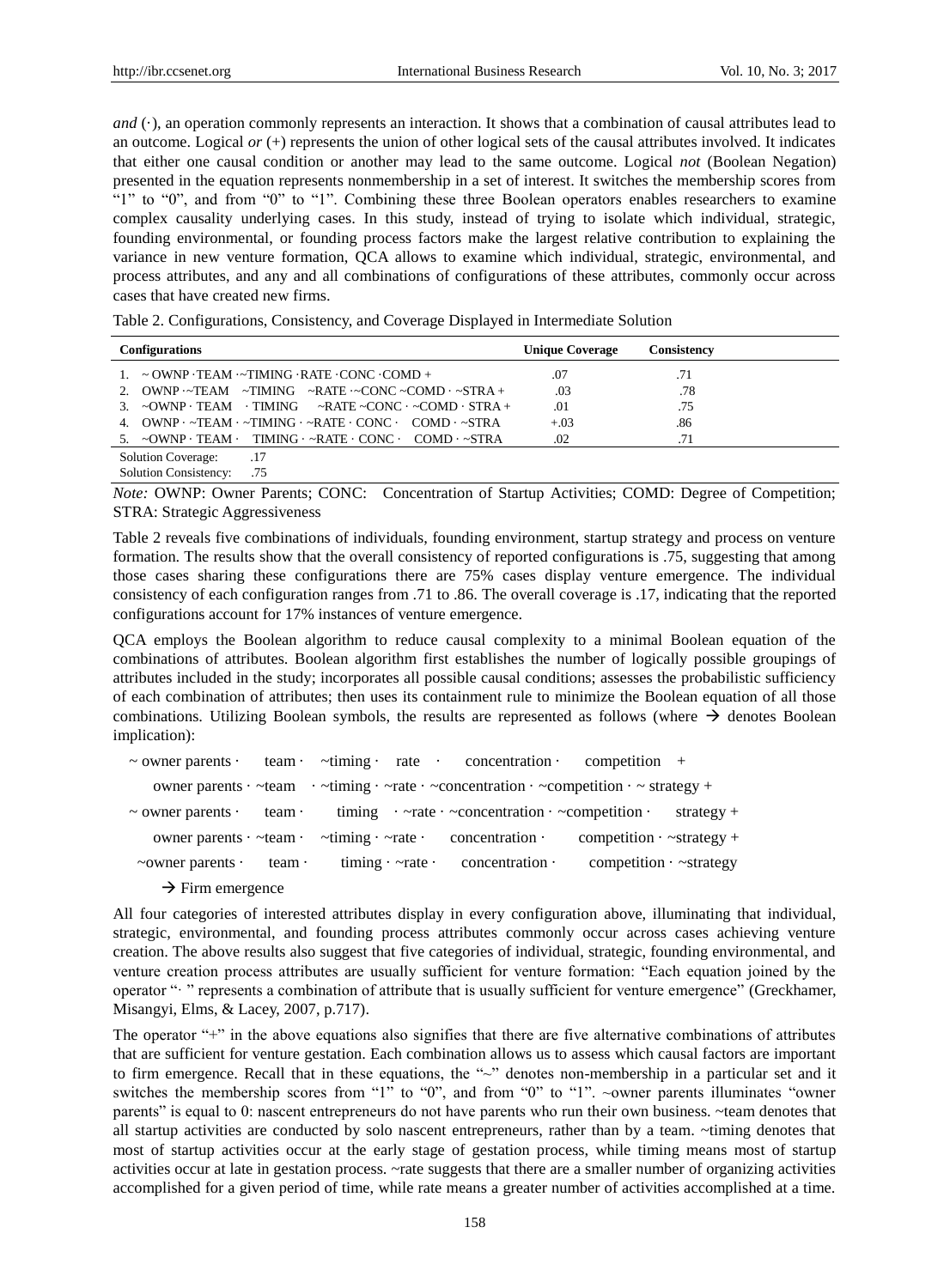~concentration denotes a pattern of time-based pacing activities, while concentration suggests event-based pacing venture creation activities. ~competition illuminates a low degree of competition in the industry. ~strategy means nascent entrepreneurs pursue a less risky startup strategy, while strategy indicates a great risky startup strategy conducted by nascent entrepreneurs.

The first configuration indicates that in the highly competitive industry, nascent entrepreneurs who do not have strong startup experience compensate their weakness by organizing teams. They perform as "doers" who complete startup activities at the early stage of gestation process, with high intensity of the number of activities at a given period of time, and these activities are highly clustered by showing event-based pacing.

The second configuration suggests that when founding environment is not competitive, nascent entrepreneurs who have owner parents normally create their business solely, with less risky startup strategy. They also act as "doers" who complete activities at early stage, with low intensity of activity accomplishment, and time-based pacing.

The third configuration demonstrates another causal condition of venture gestation. When the industrial competition level is low, entrepreneurial team is formed to compensate entrepreneur's weakness in startup knowledge. Nascent entrepreneurs pursue high risky startup strategy, act as "thinkers" who finish startup activities at late early stage, accomplish smaller number of activities that are widely dispersed.

The fourth configuration involves solo nascent entrepreneurs who create new ventures in highly competitive industrial environment. They pursue less aggressive startup strategy, accomplish startup activities at early stage (doers), conduct smaller number of activities during the venture gestation time, and show an event-based pacing pattern.

The fifth configuration fifth illuminate a pattern of new venture emergence: low level of environmental competition, less aggressive startup strategy, low level of intensity of activities, event-based pacing, entrepreneurial teams that complete activities at the late stage as thinkers.

## **6. Discussion and Conclusions**

Patterns in the above five configurations suggest that all individual, strategic, environmental, and process behavioral factors are responsible for venture gestation. The results contributes to the entrepreneurship literature by shedding light on several important aspects: a) factor independence: the importance of single factors at various levels to new venture gestation, b) factor interdependence: the combinations of all factors among entrepreneurs, strategy, environment, and behavior are important to understanding new venture gestation process, and c) factor complex causality underlying the determination of new venture gestation.

First, results illuminate that new venture emergence is a function of individual attributes, venturing strategy, gestation process, and founding environment. All configurations reported in this study involve at least three categorical attributes: individual or team, venture gestation behavior, and founding environment. Although strategy attribute is absent in the first configuration, it display in the rest four configurations, which suggests that strategic factors are very important to venture creation. In general, each factor in the four- category model plays an essential role in venture gestation. Any single changed attribute may constitute a difference in kind that demonstrates a new path to venture formation. For instance, previous literature has acknowledged that new ventures established by solo entrepreneurs are more likely to fail than firms founded by entrepreneurial team, because teams draw upon complementary knowledge of the founders and give them more complete knowledge than single founder ventures (Roberts, 1991; Klepper, 2002). However, results of this study demonstrate that solo founder ventures are equally effective in determining venture formation as team founded ventures, but team or solo founder factors may have different and even opposite effects on venture creation, depending on the contexts. Therefore, a single factor independently matters, but the effectiveness of venture gestation process may rely on the degree to which this factor matches with other factors in a particular context. This leads to the second implication of this study to entrepreneurship literature: factor interdependence.

Consistent with what proposed, the results suggest that the individual effects of variables are moderated by factors at other analytical levels. Results demonstrates factor interdependence among entrepreneurs/ entrepreneurial team, strategy, environment, and venture gestation behavior in determining new venture emergence. The combinations of four categorical attributes are usually sufficient for venture formation. Findings of this study also signify that new venture emergence rarely have a single cause. Put in another way, causes for venture gestation rarely operate in isolation from each other.

Finally, the pattern of the results demonstrates a causal complexity of new venture emergence: a single cause matters in venture gestation; the effectiveness of venture gestation rarely has a single cause; the causes are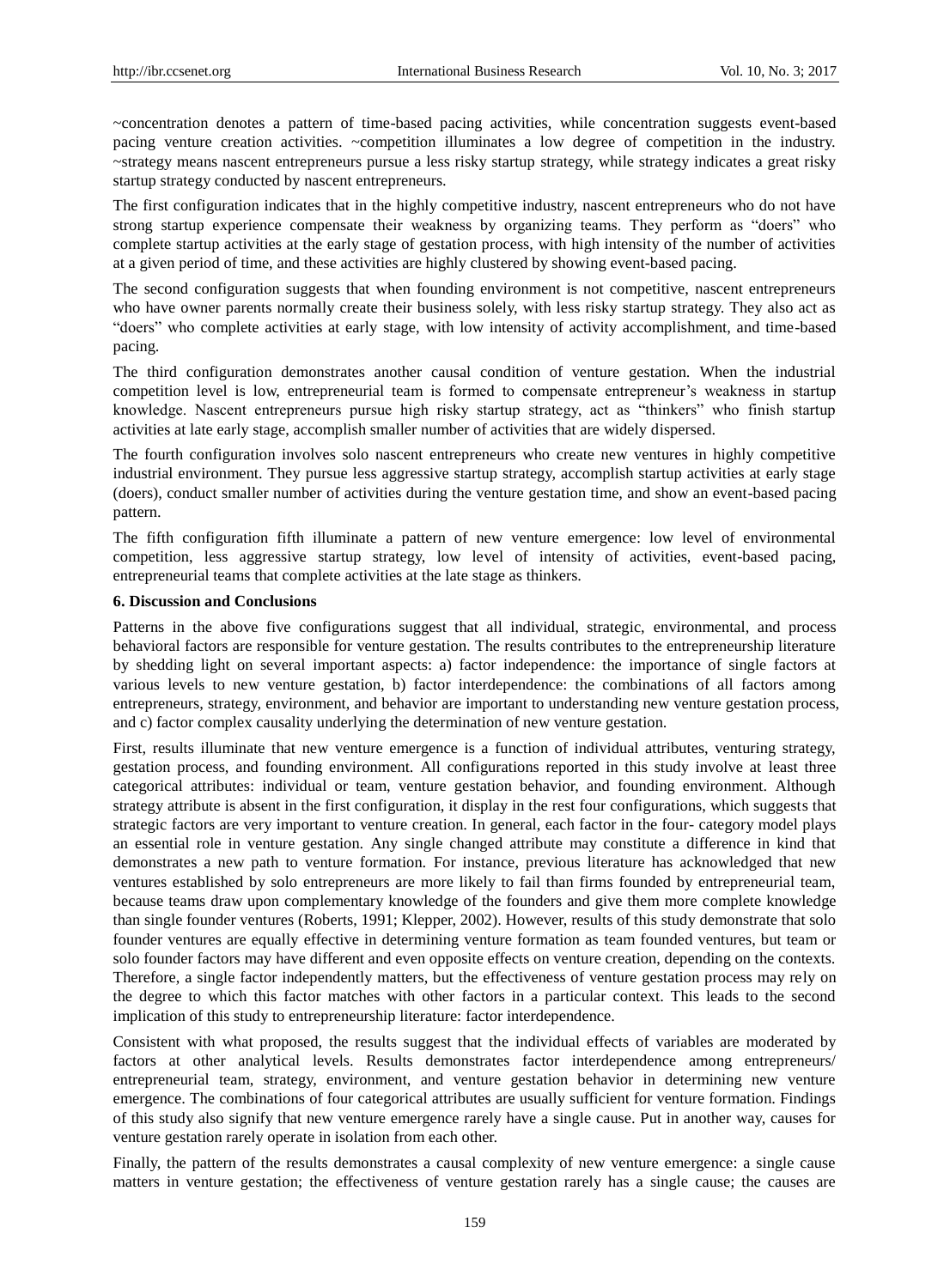interdependent; and direction of the effect of a specific cause may change with causal conditions. Thus, although the findings show that startup knowledge and venture creation behaviors clearly matter for the outcome of startups, analyses also suggest that the importance of each factor is contingent in the founding environments and types of startup strategy pursued by nascent entrepreneurs. Causal complexity can also be demonstrated by the presence of membership or nonmembership of each of the factors. For instance, membership in owner parents is one of the conditions that are sufficient for venture emergence. However, a nonmembership in owner parents may also be sufficient to the effectiveness of venture gestation in other conditions. Hence, the outcome of venture creation depends on other factors at different levels of analysis, and the effectiveness of outcome could also vary along with the changes in membership or nonmembership in a theoretical set.

# *6.1 Limitations and Future Research Directions*

Given its ability to analyze complex conjunctures of cases in relation to a particular outcome, QCA is uniquely suited to address theoretical arguments in the field of entrepreneurship. Although the addition of QCA to the methodologies available to entrepreneurship research is promising, like any methodology, this method has a few caveats which have received considerable attention. Firstly, because of the conditional logic of QCA and the number of possible configurations generated, the method limits the number of independent variables selected. The inclusion of large number of independent variables renders interpretation exponentially unwieldy (Roscigno & Hodson, 2004). Researchers who use QCA approach are forced to make a rigid selection of a limited number of independent variables that deem theoretical importance. One drawback of this technique is that it depends heavily on theoretical and conceptual developments to define which factors should be included in the analysis. This means that if we do not appropriately specify variables included in the investigation, the results will be invalid.

Secondly, QCA employs probabilistic criteria in capturing complex combination of attributes, however, the generated configurations may due to some degrees of chances; thereby the results may not generalized to different samples including the same variables (Greckhamer et al., 2007). Thus, researchers should examine the robustness of findings by performing a post hoc analysis such as splitting the sector samples into two random subsamples and verify the sufficiency of identified causal conditions. Researchers could also further valid the configurations by testing the configurations in a different set of data. Another approach is to adopt a multi-method strategy and re-estimate the robustness of significant configurations by using conventional quantitative methods (Roscigno & Hodson, 2004).

Another weakness of QCA is that control variables cannot be included as in the typical regression model. Although a set-theoretic approach has such drawbacks, scholars hold that the benefits of its theoretical rigor in selecting variables, the specification of complex causality and conditional configurations, and the analysis of equifinality outweigh the costs (Boswell & Brown, 1999; Ragin, 2000).

A final limitation of the current study is that the analysis is constrained in the assessment of crisp-set membership. A drawback of crisp-set QCA is the strict dichotomization of the variables, both dependent and independent ones. Researchers should carefully measure what is present and absent and to what degree and so forth. The future research could also benefit from utilizing "fuzzy sets" that employs qualitative states of full membership and full nonmembership that allow to examine not only difference in kind (yes or no, high or low, as do crisp-sets), but also differences in degree. Fuzzy set allows us to study both qualitative and quantitative variations simultaneously (Ragin, 2000). Thus, future research could consider fuzzy sets in the QCA approach as another appropriate method in entrepreneurship research to study interdependent relationships.

# *6.2 Conclusion*

Unlike conventional linear regression models, QCA considers all possible combinations of causal factors and specifies the configurations of variables that lead to unique outcomes. QCA has been identified as an important method that is uniquely suited to address theoretical arguments. This approach has been widely used in other disciplines. This study applied QCA into entrepreneurship and has demonstrated that QCA is a valuable addition to the methodology toolkit of entrepreneurship researchers. From a methodological standpoint, this study has demonstrated the effectiveness of using a QCA approach to examine various configurations and their impacts. The author shows that QCA can advance our understanding of new venture emergence by investigating the interdependent relationships. QCA helps to reveal a causal complexity that is underlying venture emergence.

The present study not only illustrates the potential of using QCA method in entrepreneurship research, but also contributes to theoretical issues that have challenged entrepreneurship scholars. Findings clearly show that there is substantial interdependence among individual, team, behavioral, strategic, and contextual attributes in determining the effectiveness of venture creation. Results reveal five configurations of attributes that are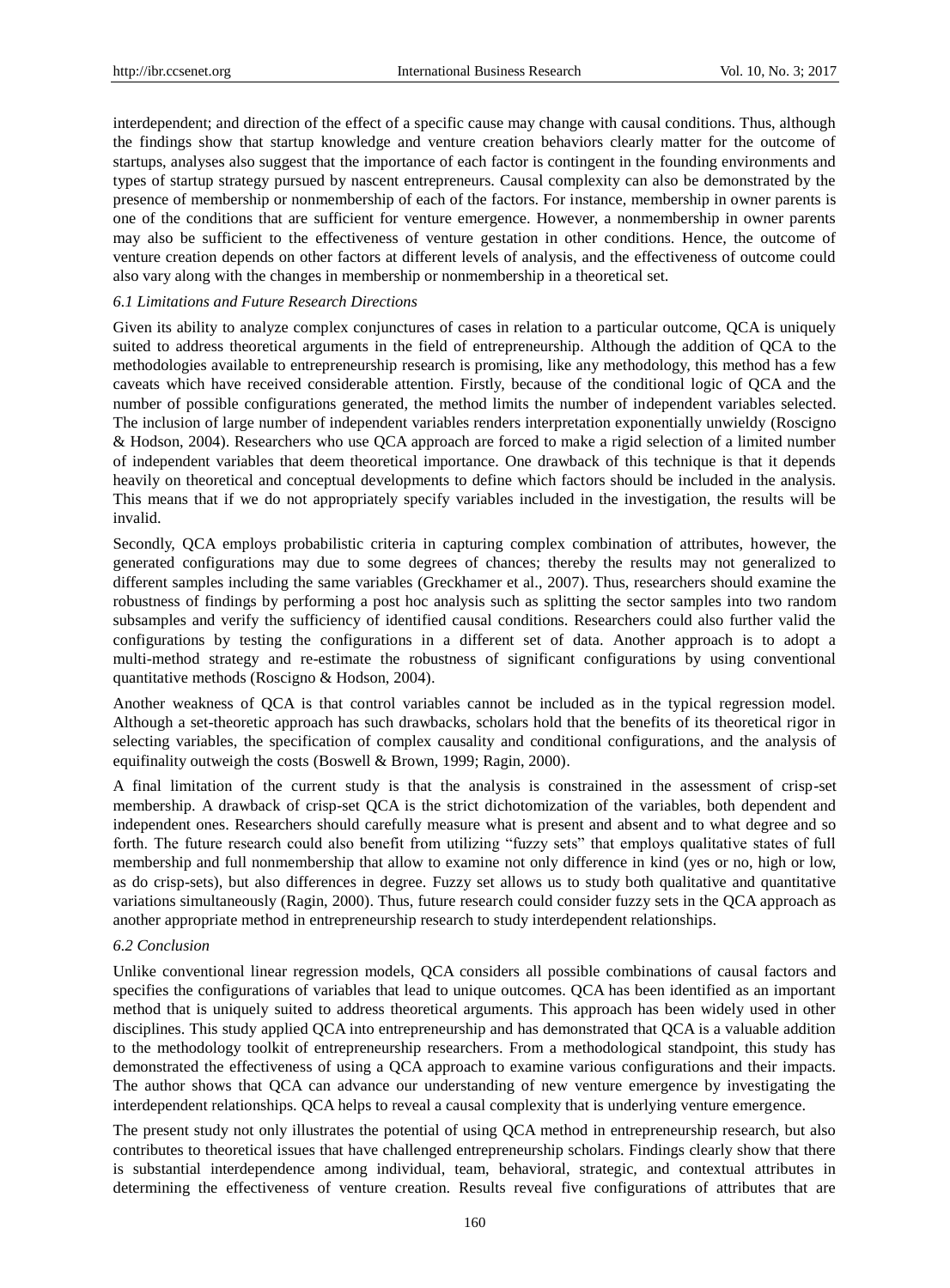sufficient for attaining the same outcome, and any particular factor may have different effects depending on the contingency of other factors.

In the field of entrepreneurship research, there is a clear need to move beyond simple contingency approach, as venture creation faces multiple contingencies such as the entrepreneurs, the opportunity, the context, the process and the outcome, with significant inter-dependence among these contingencies. This paper contributes to both theory building and methodology by providing a configurational view and a combinational approach that goes beyond the conventional correlational view. From a practical standpoint, this study will inform would-be entrepreneurs a holistic view that various paths can lead to the success of firm emergence. This article is hoped to provide insights and severs as a catalyst calling for more studies that combine QCA and conventional methods in the field of entrepreneurship.

# **References**

- Aldrich, H. E. (2012). The emergence of entrepreneurship as an academic field: A personal essay on institutional entrepreneurship. *Research Policy, 41*(7), 1240-1248. https://doi.org/10.1016/j.respol.2012.03.013
- Alsos, G. A., & Kolvereid, L. (1998). The business gestation process of novice, serial, and parallel business founders. *Entrepreneurship: Theory and Practice, 22*(4), 101-102.
- Amenta, E., & Halfmann, D. (2000). Wage wars: Institutional politics, WPA wages, and the struggle for US social policy. *American Sociological Review*, 506-528. https://doi.org/10.2307/2657380
- Aragon-Mendoza, J., Raposo, M., & Roig-Dobón, S. (2016). Gender matters in venture creation decision. *Journal of Business Research, 69*(6), 2081-2086. https://doi.org/10.1016/j.jbusres.2015.12.012
- Boswell, T., & Brown, C. (1999). The Scope of General Theory Methods for Linking Deductive and Inductive Comparative History. *Sociological Methods & Research, 28*(2), 154-185. https://doi.org/10.1177/0049124199028002002
- Brüderl, J., Preisendörfe, P., & Ziegler, R. (1992). Survival chances of newly founded business organizations. *American sociological review*, 227-242. https://doi.org/10.2307/2096207
- Brush, C., Manolova, T., & Edelman, L. (2008). Properties of emerging organizations: An empirical test. *Journal of Business Venturing, 23*(5), 547-566. https://doi.org/10.1016/j.jbusvent.2007.09.002
- Carter, N., Gartner, W., & Reynolds, P. (1996). Exploring start-up event sequences. *Journal of Business Venturing, 11*(3), 151-166. https://doi.org/10.1016/0883-9026(95)00129-8
- Carter, N., Williams, M., & Reynolds, P. (1997). Discontinuance among new firms in retail: The influence of initial resources, strategy, and gender. *Journal of Business Venturing, 12*(2), 125-145. https://doi.org/10.1016/S0883-9026(96)00033-X
- Chuang, A., Hsu, R. S., Wang, A.-C., & Judge, T. A. (2015). Does West "fit" with East? In search of a Chinese model of person–environment fit. *Academy of Management Journal, 58*(2), 480-510. https://doi.org/10.5465/amj.2012.1076
- Cooper, A. C., & Daily, C. M. (1997). *Entrepreneurial Teams*: In D. L. Sexton & R. W. Smilor (Eds.), *Entrepreneurship 2000,* chapter 6. Chicago: Upstart Publishing Company.
- Cope, J. (2005). Toward a dynamic learning perspective of entrepreneurship. *Entrepreneurship theory and practice, 29*(4), 373-397. https://doi.org/10.1111/j.1540-6520.2005.00090.x
- Davidsson, P., & Honig, B. (2003). The role of social and human capital among nascent entrepreneurs. *Journal of business venturing, 18*(3), 301-331. https://doi.org/10.1016/S0883-9026(02)00097-6
- Dean, T. J., & Meyer, G. D. (1996). Industry environments and new venture formations in US manufacturing: A conceptual and empirical analysis of demand determinants. *Journal of Business Venturing, 11*(2), 107-132. https://doi.org/10.1016/0883-9026(95)00109-3
- Dess, G. G., Lumpkin, G. T., & Covin, J. G. (1997). Entrepreneurial strategy making and firm performance: Tests of contingency and configurational models. *Strategic management journal*, 677-695. https://doi.org/10.1002/(SICI)1097-0266(199710)18:9<677::AID-SMJ905>3.0.CO;2-Q
- Doty, D., & Glick, W. (1994). Typologies as a unique form of theory building: Toward improved understanding and modeling. *Academy of Management Review*, 230-251.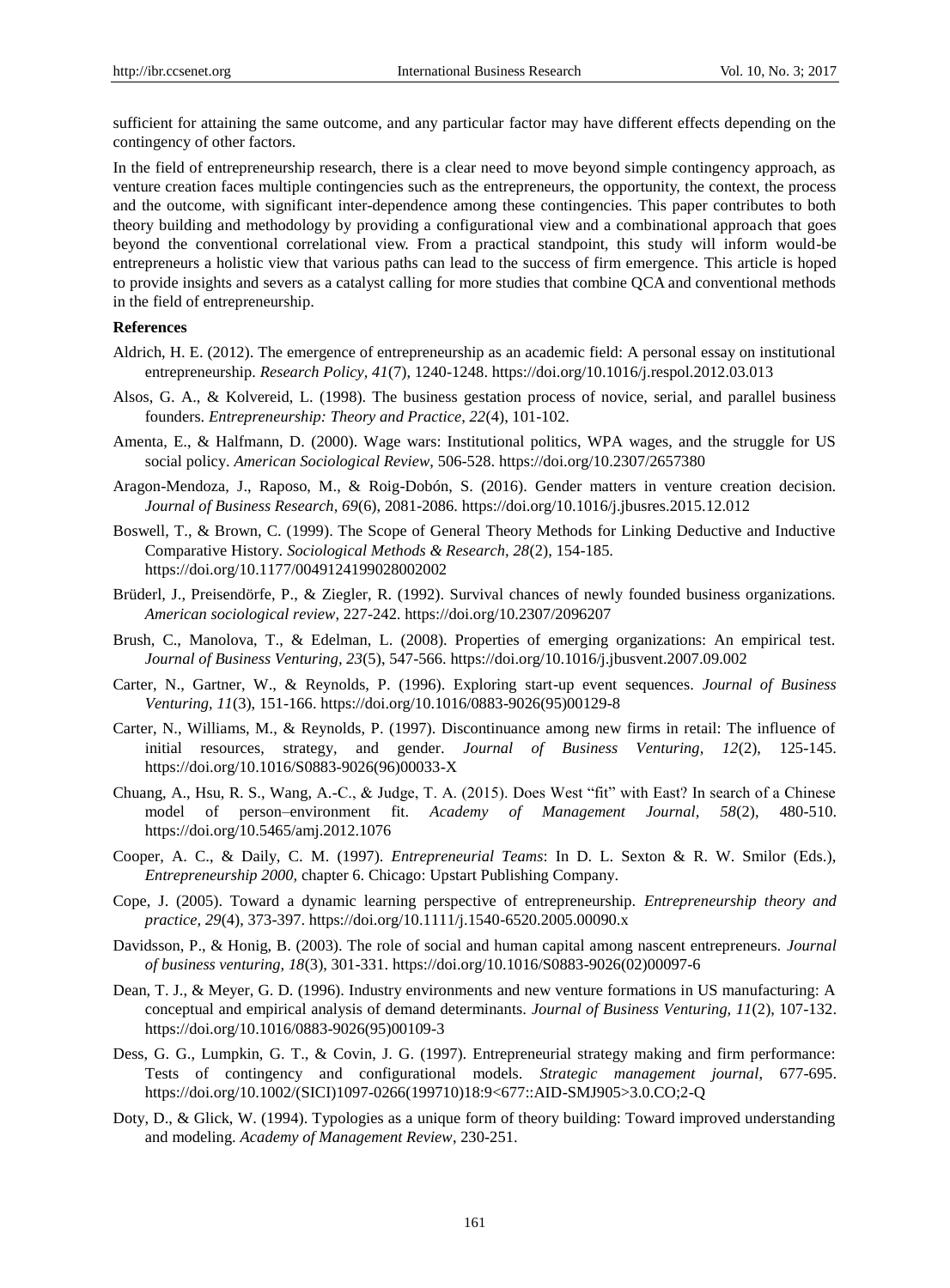- Eckhardt, J. T., & Shane, S. A. (2013). Response to the commentaries: The individual-opportunity (IO) nexus integrates objective and subjective aspects of entrepreneurship. *Academy of Management Review, 38*(1), 160-163. https://doi.org/10.5465/amr.2012.0192
- Fiss, P. C. (2007). A set-theoretic approach to organizational configurations. *Academy of management review*, *32*(4), 1180-1198. https://doi.org/10.5465/AMR.2007.26586092
- Forbes, D., Borchert, P., Zellmer-Bruhn, M., & Sapienza, H. (2006). Entrepreneurial team formation: an exploration of new member addition. *Entrepreneurship theory and practice, 30*(2), 225-248. https://doi.org/10.1111/j.1540-6520.2006.00119.x
- Gartner, W., & Liao, J. (2012). The effects of perceptions of risk, environmental uncertainty, and growth aspirations on new venture creation success. *Small Business Economics, 39*(3), 703-712. https://doi.org/10.1007/s11187-011-9356-1
- Gartner, W., Starr, J., & Bhat, S. (1999). Predicting new venture survival: an analysis of "anatomy of a start-up." cases from Inc. Magazine. *Journal of Business Venturing, 14*(2), 215-232. https://doi.org/10.1016/s0883-9026(97)00063-3
- Gartner, W. B. (1985). A conceptual framework for describing the phenomenon of new venture creation. *Academy of management review, 10*(4), 696-706.
- Gatewood, E. J., Shaver, K. G., & Gartner, W. B. (1995). A longitudinal study of cognitive factors influencing start-up behaviors and success at venture creation. *Journal of business venturing, 10*(5), 371-391. https://doi.org/10.1016/0883-9026(95)00035-7
- Gimeno, J., Folta, T. B., Cooper, A. C., & Woo, C. Y. 1997. Survival of the fittest? Entrepreneurial human capital and the persistence of underperforming firms, *Administrative Science Quarterly*, 750-783. https://doi.org/10.2307/2393656
- Greckhamer, T., Misangyi, V. F., Elms, H., & Lacey, R. (2007). Using qualitative comparative analysis in strategic management research: An examination of combinations of industry, corporate, and business-unit effects. *Organizational Research Methods*.
- Gruber, M., MacMillan, I. C., & Thompson, J. D. (2013). Escaping the prior knowledge corridor: What shapes the number and variety of market opportunities identified before market entry of technology start-ups? *Organization Science, 24*(1), 280-300. https://doi.org/10.1287/orsc.1110.0721
- Haber, S., & Reichel, A. (2007). The cumulative nature of the entrepreneurial process: The contribution of human capital, planning and environment resources to small venture performance. *Journal of Business Venturing, 22*(1), 119-145. https://doi.org/10.1016/j.jbusvent.2005.09.005
- Hannan, M., & Carroll, G. (1992). *Dynamics of organizational populations: Density, legitimation, and competition*: Oxford University Press, USA.
- Jones, O., & Holt, R. (2008). The creation and evolution of new business ventures: an activity theory perspective. *Journal of small business and enterprise development, 15*(1), 51-73. https://doi.org/10.1108/14626000810850847
- Klepper, S. (2002). The capabilities of new firms and the evolution of the US automobile industry. *Industrial and corporate change, 11*(4), 645-666. https://doi.org/10.1093/icc/11.4.645
- Klotz, A. C., Hmieleski, K. M., Bradley, B. H., & Busenitz, L. W. (2014). New venture teams a review of the literature and roadmap for future research. *Journal of Management, 40*(1), 226-255. https://doi.org/10.1177/0149206313493325
- Kogut, B., MacDuffie, J. P., & Ragin, C. (2004). Prototypes and strategy: Assigning causal credit using fuzzy sets. *European Management Review, 1*(2), 114-131. https://doi.org/10.1057/palgrave.emr.1500020
- Kogut, B., & Ragin, C. (2006). Exploring complexity when diversity is limited: Institutional complementarity in theories of rule of law and national systems revisited. *European Management Review, 3*(1), 44-59. https://doi.org/10.1057/palgrave.emr.1500048
- Korunka, C., Frank, H., Lueger, M., & Mugler, J. (2003). The entrepreneurial personality in the context of resources, environment, and the startup process—A configurational approach. *Entrepreneurship theory and practice, 28*(1), 23-42. https://doi.org/10.1111/1540-8520.00030